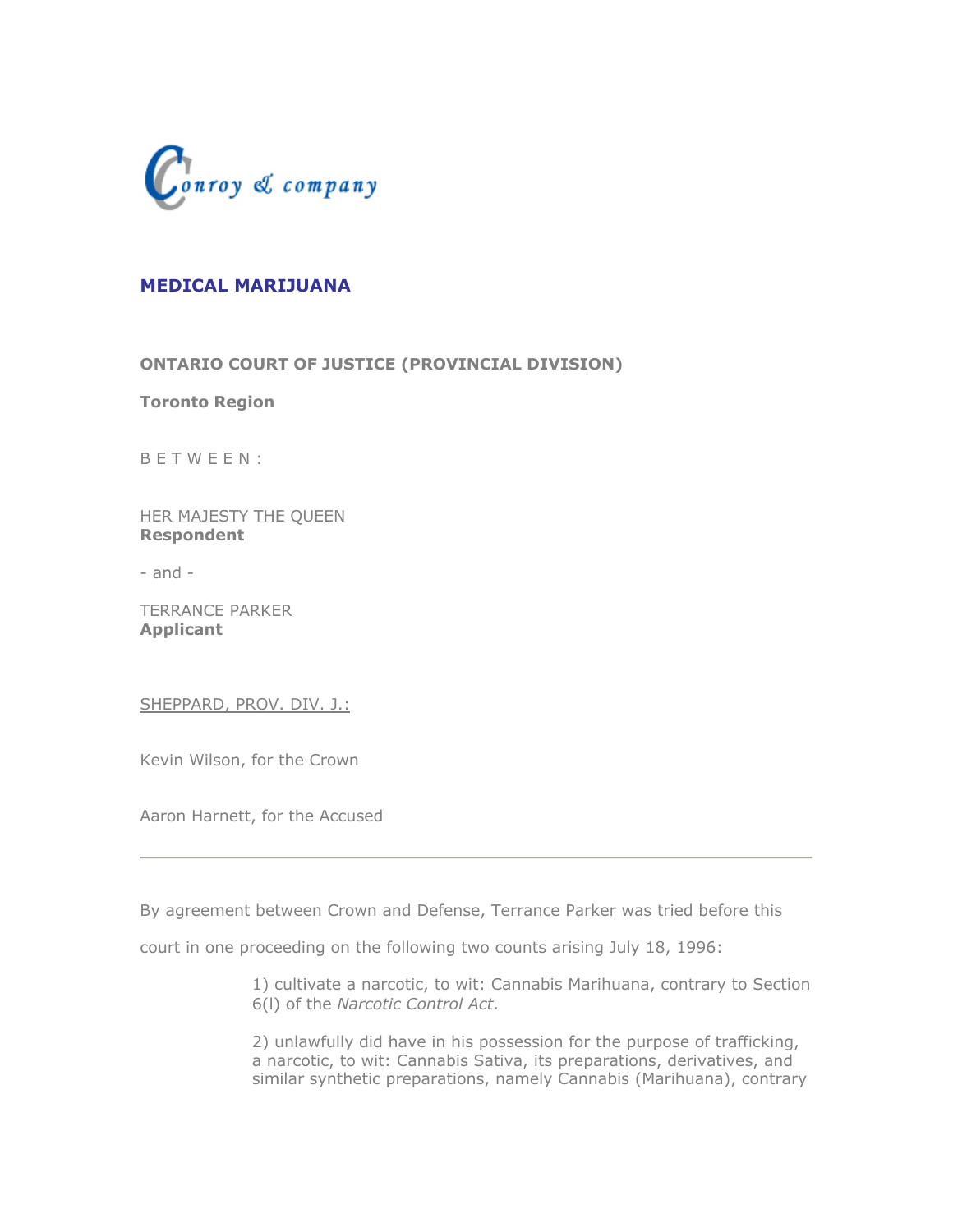to Section 4(2) of the *Narcotic Control Act*, thereby Committing an Offense under Section 4(3) of the said Act.

and one count on September 18, 1997:

unlawfully possess a controlled substance to wit: Cannabis Sativa, its preparations, derivatives and similar synthetic preparations, namely Cannabis Marihuana contrary to Section 4(1) of the *Controlled Drugs and Substances Act*.

## **The Trial**

Crown evidence at the trial on counts I and 2 was by way of an agreed statement of facts (Appendix 1A to these reasons for judgment) and a statement by way of questions and answers in the arresting officer's notebook given immediately following the accused's arrest. This statement, typed from the officer's notebook, (Appendix 1B to these reasons for judgment) was agreed to be free and voluntary and were admitted without a voir dire. In addition, the Crown called the police officer who received, bagged and weighed the marihuana and an officer expert in aspects of the street trade (trafficking) in illicit drugs in Toronto.

The Crown's evidence read in at the trial on the simple possession count was the police synopsis which stated that, on September 18, 1997, the accused at his apartment was found to be in possession of three growing marihuana plants which he acknowledges were marihuana. The defense called no evidence at trial. The bulk of the nine-day proceeding was consumed by the defense's application for *Charter relief.*

The Court ruled earlier (see reasons of October 30, 1997) that any ruling in respect of the *Charter* application ought to come at the conclusion of the trial so as not to fragment the trial process with appeals being launched at the conclusion of each motion or application. *R. v. Martin 63 C.C.C (3d) 71 @ 85 (Ont. CA.), R. v. DeSousa 76 C. C. C. (3d) 124 @ 132 (S.C.C.).*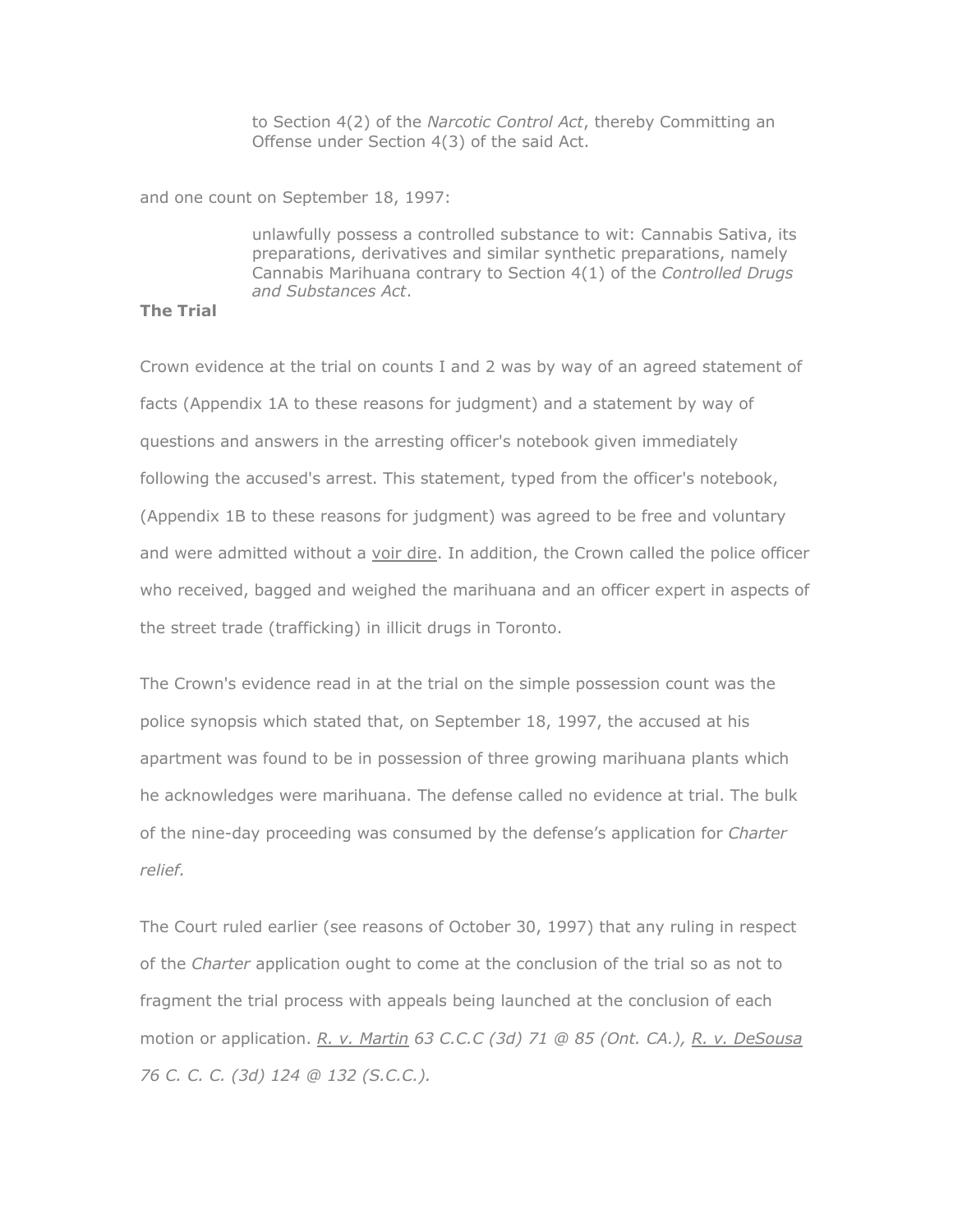As this application had no effect on count 2, the possession for the purpose of trafficking count, it can be addressed separately first.

The receiving police officer's evidence as to weights and the bagging of the fresh marihuana plants he received was unclear. The Court was left in a state of some confusion and therefore doubt, as to what quantity of smokable marihuana (as opposed to dirt, water, stems, and roots) that he had actually received. Therefore, I find no inference can be drawn based on the weight of marihuana seized.

The drug squad officer fairly testified that with this number of plants and no other paraphernalia of trafficking (papers, scales, bags, etc.) that he could not have formed the opinion that the accused's possession was for the purpose of trafficking. This officer has four times been found to be an expert on this issue by Ontario Provincial Courts.

Given this evidence, the Crown argues that Mr. Parker must be convicted by his own statement.

The defense argues that although the statement was a free and voluntary one, on the elements necessary to prove possession for the purpose of trafficking beyond a reasonable doubt, it is too vague. If it is found to be too vague, it ought to leave a reasonable doubt in the Court's mind resulting in the accused's acquittal.

The Court cannot agree. Mr. Parker is an experienced individual with respect to offenses under the *Narcotic Control Act*. He is a long-time user of marihuana and an advocate for the legalized medical use of marihuana. When the totality of the questions and answers with Officer McArthur are reviewed, it is absolutely certain what was asked and what was answered. There is a responsiveness and consistency to the answers. Nothing is left vague: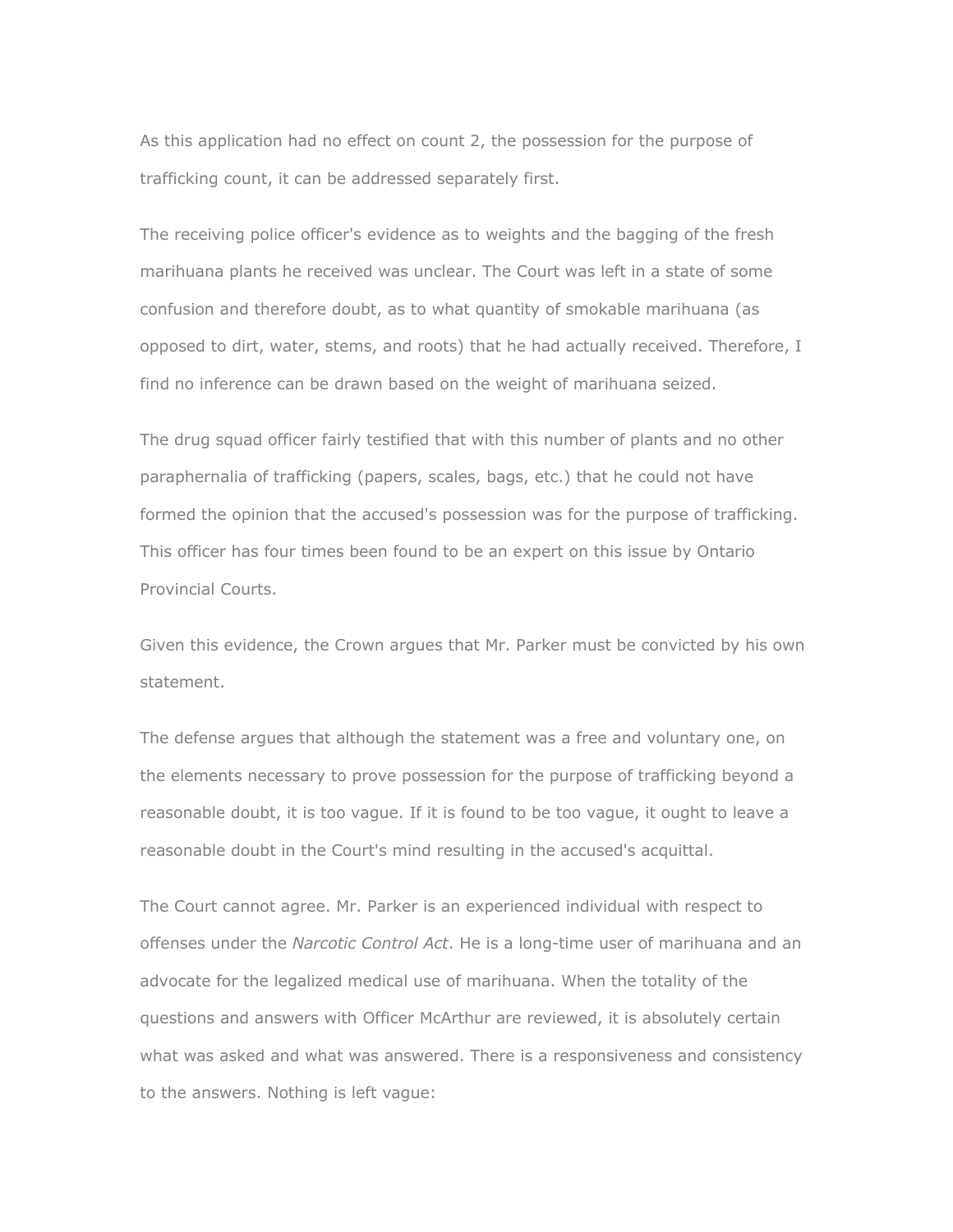Q: What do you do with this stuff, Terry?

A: I use most of it and I GIVE (court's emphasis) some to some people who need it for seizures.

Beyond not identifying the people who receive his marihuana, this is a perfectly clear statement. It is confirmed by the next answer "Yeah, I help other people out".

Section 2, the interpretation section of the *Narcotic Control Act*, defines traffic as:

(a) to manufacture, sell, give, administer, transport, send, deliver or distribute, or

(b) to offer to do anything referred to in paragraph (a)

This definition includes the exact word "give" as used by the accused in his statement. Since "for gain" need not be an element of the offense, this court finds that the accused's possession of the marihuana found on July 18, 1996 was, at least in part, with the intent and for the purpose of physically making the marihuana available to others as selected by him. Further, Mr. Parker's statement indicates this intent had on occasion been carried out. Therefore, there will be a finding of guilt on count 2.

On the remaining counts to which the *Charter* application refers, it is conceded that the facts to support a finding of guilt both under Section 6, Cultivation, of former *Narcotic Control Act* (the *N.C.A.*) and Section 4, Possession, of the *Controlled Drugs and Substances Act* (the *C.D.S.A.*) are established in the Crown's evidence. Should the *Charter* application fail, the accused would be guilty of both offenses.

#### **Charter Application**

In short, the Applicant/Accused seeks a declaration of invalidity of each of the above Sections as they relate to an individual who can establish a personal medical necessity for his use of marihuana. This relief is sought pursuant to both Section 52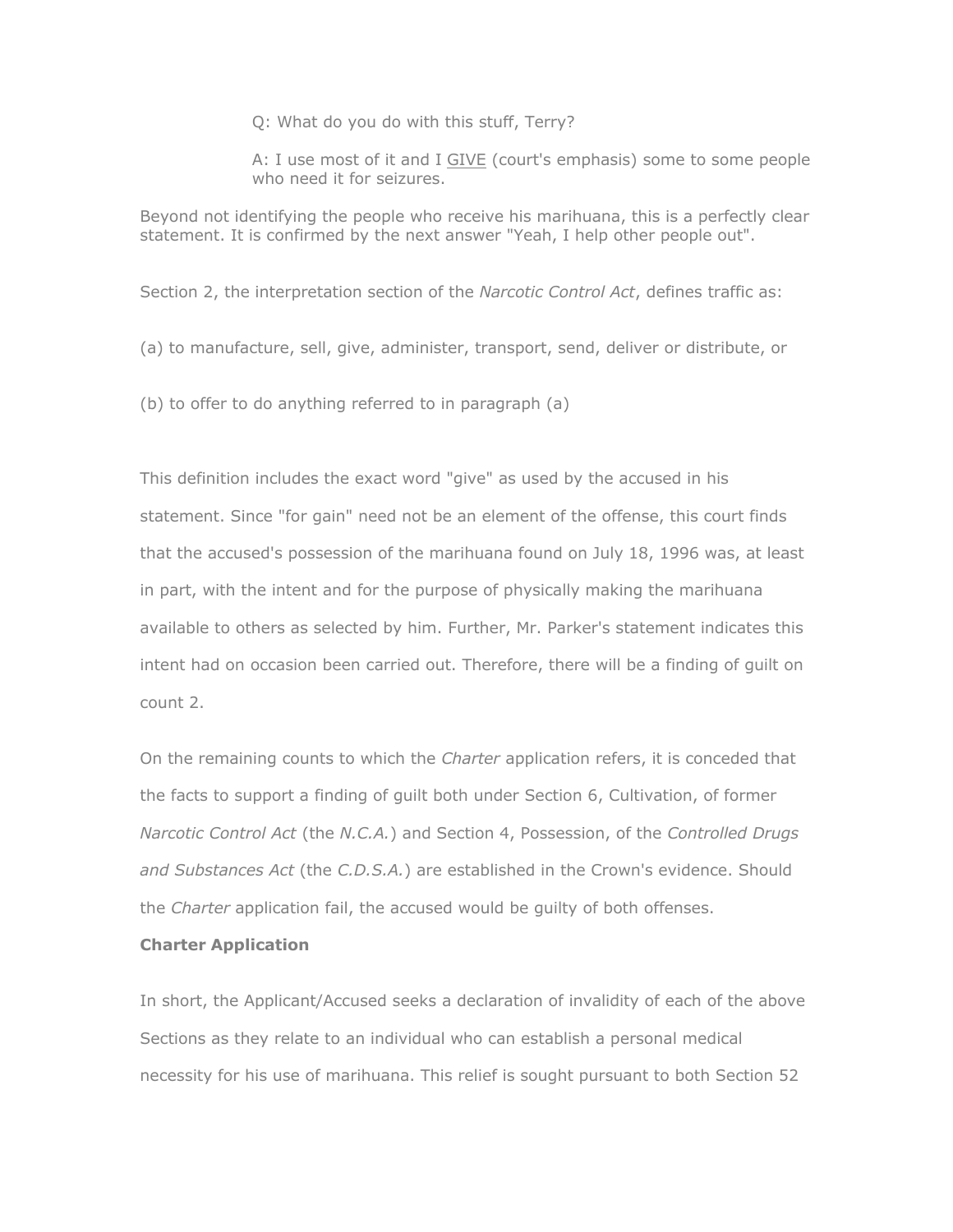of the *Constitution Act, 1982*, and 24(l) of the *Canadian Charter of Rights and Freedoms (the "Charter")*.

Alternatively, the accused would seek to be exempted from the impugned sections

while Parliament considers the possession and production of personal use medicinal

marihuana prior to the effective date of any declaration of invalidity. In both

alternatives, the accused argues these sections are over-broad and unconstitutional

as they violate Section 7 of the *Charter*.

In support of the application, the accused filed materials and called evidence as

follows:

- 1. his extensive affidavit with numerous exhibits attached on which he was cross-examined;
- 2. his mother, Helen Cork's affidavit giving the history and treatment of Mr. Parker's epileptic seizures. The affidavit describes in layman's language the positive effect smoking marihuana has on Mr. Parker when he shows signs of imminent seizure;
- 3. the affidavit of Dr. Lester Grinspoon one of the foremost authorities on marihuana including two published works Marihuana: The Forbidden Medicine and Marihuana: Reconsidered;
- 4. the affidavit of Robert Carl Randall an American glaucoma sufferer who has become a leading expert on marihuana's medical use. He is an advocate for such medical use;
- 5. the affidavit of Dr. John P. Morgan, Professor of Pharmacology at the City University of New York Medical School, an expert/advocate on medical uses of marihuana. Dr. Morgan also testified and advised that research and studies indicate that Tetrahydrocannabinol and Cannabidiol appear to be the effective elements within marihuana which have medical therapeutic effect for a significant list of ilnesses. This list includes victims of epilepsy;
- 6. Dr. Lynn Zimmer, Associate Professor at the University of New York, coauthor with Dr. Morgan of Marijuana Myths, Marijuana Facts testified on marihuana policies in foreign jurisdictions. The trend described was to an increasing recognition of the medically therapeutic value of smoked marihuana. She described how formally and informally its use was being recognized or tolerated in several foreign jurisdictions;
- 7. Valerie Corral, an epileptic and a medical user and cultivator of marihuana in California, testified on her medical needs and on a non-profit growing and distribution organization for medical users,
- 8. Diane Riley, an academic and former member of the Canadian Centre on Substance Abuse - National Policy Group, now defunded, orally reviewed studies and policy in a number of foreign jurisdictions. She reviewed a rare long-term study from New South Wales which concluded "no significant finding" could be attributed to marihuana smoking. Although this study was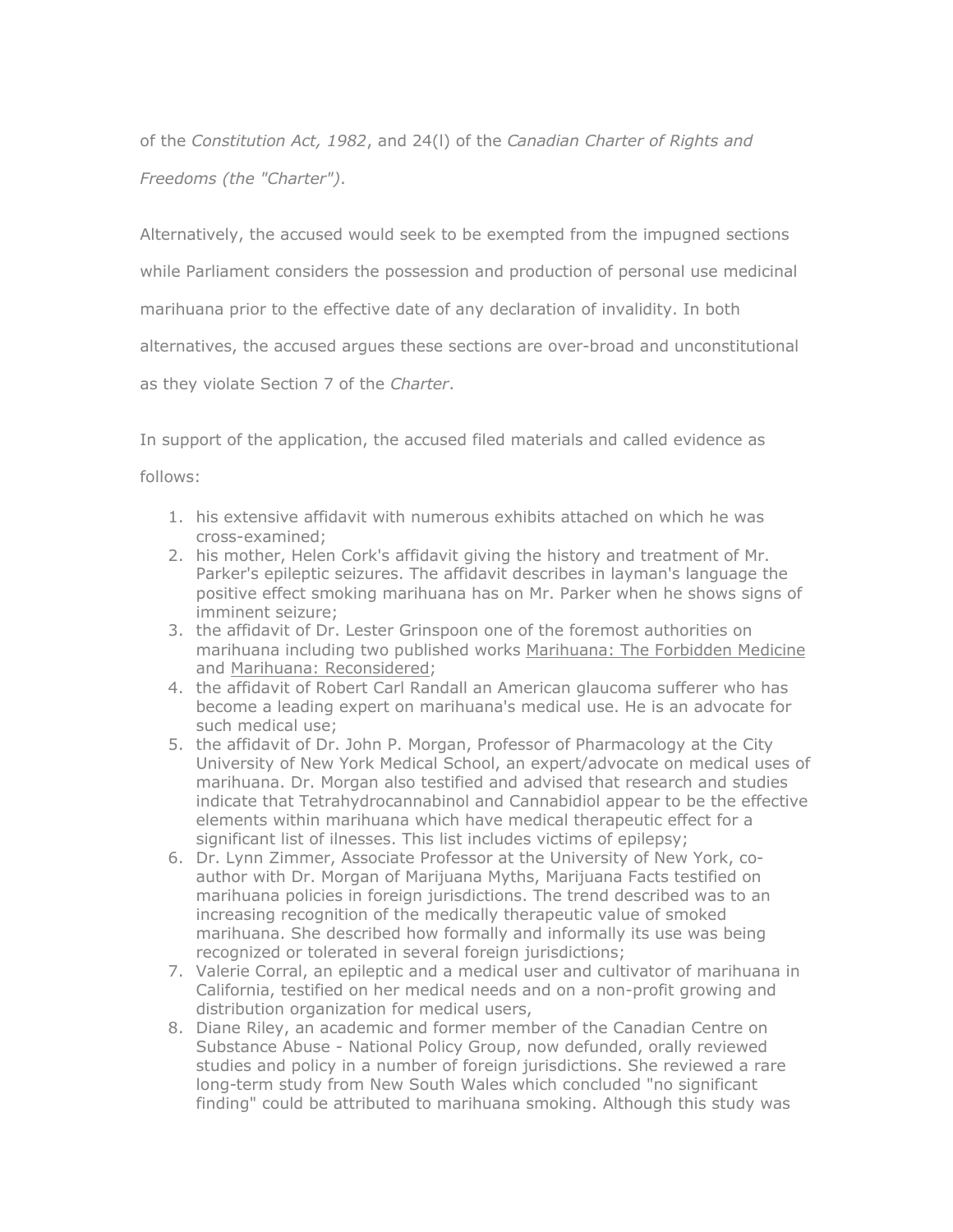done in the 1980's, it has not to date been challenged. Finally, the witness reviewed the course of passage of the new Controlled Drug and Substance Act by Parliament, expressing her disappointment at the legislators' rejection of submissions for a medical exemption for marihuana possession; and:

9. Dr. John Goodhue, M.D., a General Practitioner doing primary care in Toronto for over 200 HIV reactive (positive) patients, 70 of whom have developed AIDS. He described negative side effects of Marinol (synthetic Tetrahydrocannabinol) in some patients. His perception is that smoked marihuana is not a "particularly risky drug". He does warn users not to drive after use. The smokable marihuana does not have the side effect of Marinol. AZT, prescribed in AIDS treatments, and other drugs in "drug cocktails" for these patients often produce the side effects of nausea and vomiting. He prescribes Marinol for control of this side effect but is aware many of his patients prefer and use smokable marihuana.

In this application and trial, the Court was advised that the Applicant/Accused had

faced trial for simple possession in Brampton in 1987. The agreed history of this

criminal litigation is found in the filed materials of the Applicant/Accused as follows:

On December 15, 1987 His Honour Judge Langdon, as he then was, ruled in favour of the applicant. His brief reasons are as follows:

> I have reviewed the evidence and the defence of necessity as the Supreme Court of Canada defined it in the case of Perka. Having reviewed all of the evidence, it is my view that the evidence fairly raises the "defence". I am not satisfied beyond a reasonable doubt that the prosecution has negated each and every element. For that reason I will enter a verdict of not guilty.

The Department of Justice appealed the decision to the District Court on the basis that His Honour Judge Langdon had erred in his application of the decision of Perka et. al v. The Queen. On November 8, 1988 His Honour Mr. Justice B. Shapiro heard the appeal. On November 17, 1988 His Honour released his reasons for dismissing the appeal. The endorsement of His Lordship is as follows:

I have reviewed the evidence in this matter and considered that law as set out in Perka v. The Queen (194) 14 C.C.C. (3d) 385.

In light of the long history (27 years) of grand mal epilepsy of the respondent, age 31, and the continuing attempts at treatment including two surgical procedures, there was evidence upon which the learned trial judge could have found as he did that the accused respondent was entitled to the benefit of reasonable doubt in his defence of necessity. Particularly is this so in light of the comments of Dickson J. (As he then was) at pages 398 and 399 of Perka with reference to "moral and normative involuntariness". The appeal will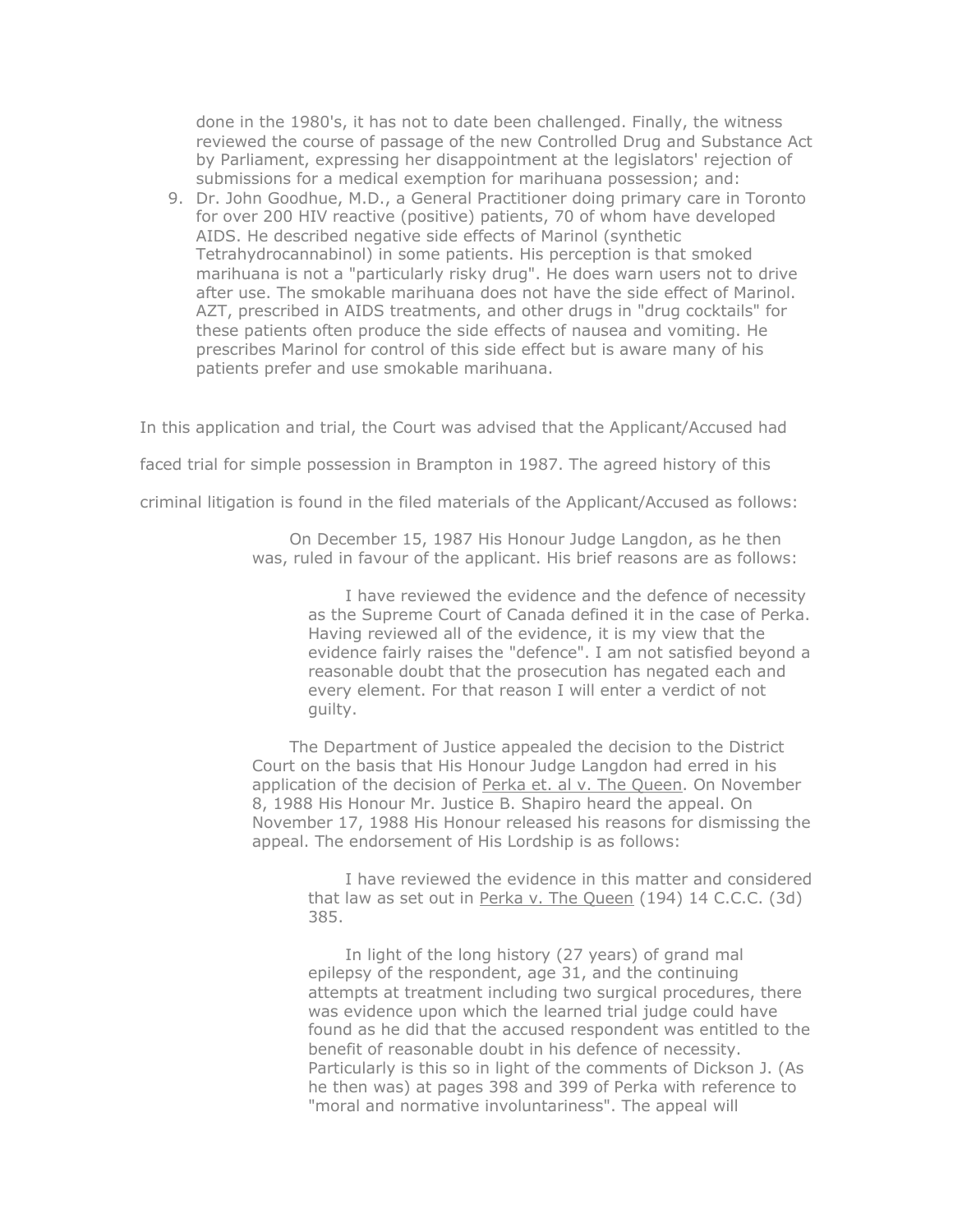therefore be dismissed.

B. Barry Shapiro Judge

I should add that it may be appropriate for the respondent to pursue further the matters referred to in the letters filed as Ex.  $#1$  at trial.

B.B.S.

This final sentence of the appeal reasons was reference to Mr. Parker's medical

opinion that his marihuana use was "medically necessary". The final paragraph of Dr.

D.M. Sider's medical report dated November 6, 1987 reads:

Terry has had many side-effects over the years due to his anticonvulsant medications, which have prevented their perhaps more efficacious use in higher dosages. These side-effects are well recognized in the medical literature. Hence, from a medical and quality-of-life point-of-view, I am of the opinion that it is medically necessary, in order to obtain optimal seizure control, that Terry regularly uses marihuana in conjunction with his other anticonvulsant medications.

No further appeal of this decision was filed by the Respondent/Crown.

As no evidence was called by the Applicant/Accused at this trial, the defence of necessity often described as the Perka defence, was not raised before this court.

The Respondent/Crown filed the judgment of The Honourable Justice McCart in *R. v. Clay* dated August 14, 1997 now at *35 W. C.B. (2nd) 440*. In addition to this judgment, both parties have agreed to file three volumes of expert evidence heard during the *Clay* trial. They have asked to incorporate these transcripts as if they were evidence heard at this trial. This Court has agreed to this procedure to save needless expense to the parties and also to save trial court time. There are no findings of credibility to be made in relation to any of this evidence. There is a strong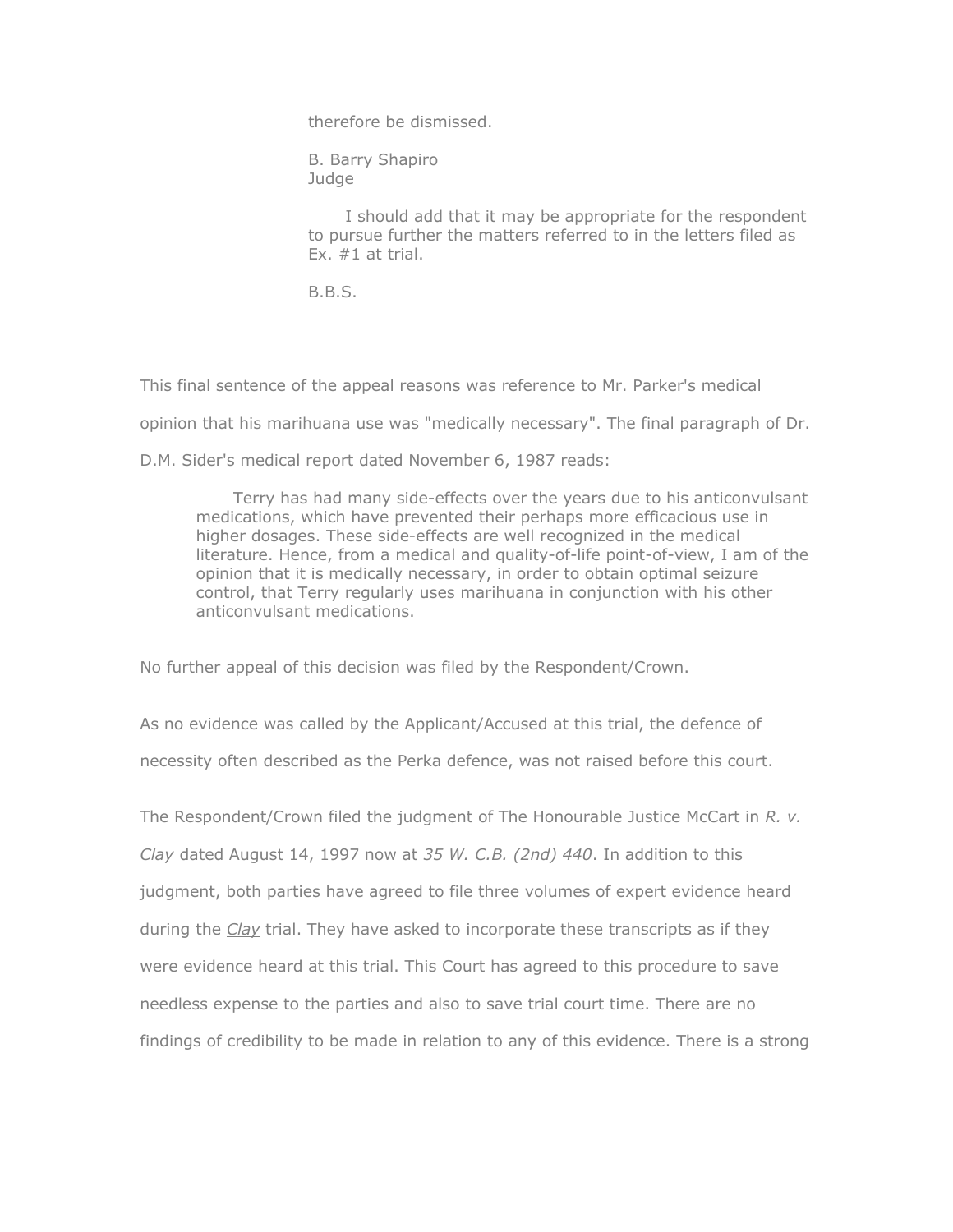agreement among these experts with only some alterations of emphasis or in their caveats.

This Court is aware that notice of application for leave to appeal and notice of appeal of conviction was filed September 5, 1997 by Christopher Clay and the appeal is pending at this date of judgment.

The Respondent/Crown called:

1. Professor Harold Kalant, a pharmacist expert who had given evidence at the *R. v. Clay* trial. He took very limited issue with that Court's findings in assuming continued current levels of use of marihuana by each consumer except to advise that synthetic Tetrahydrocannabinol (hereinafter THC) sold under the name Marinol was available in Canada contrary to the previous Court's review of the evidence at the *Clay* trial. He further confirmed that synthetic Cannabidiol (hereinafter CBD) did not exist, although it may well be useful for treatment of epileptic patients and that the cannabinoids in marihuana increase the effectiveness of other regularly prescribed medications. He "would be much happier if CBD was available". CBD is only available in smokable marihuana.

And

2. Leslie Bruce Rowsell, Federal Director of the Bureau of Drug Surveillance, who advised there was no authorized producer of smokable marihuana in Canada. There are two licensed synthetic THC drugs. He reviewed the \$100,000 - \$200,000 process for testing and licensing a drug in Canada. No application for marihuana has been made; therefore, no tests have been done. He acknowledged that there is no realistic way today for this Applicant/Accused to obtain "legal" marihuana in Canada.

This Court has reviewed the key aspects of the witnesses' evidence both heard, or filed during evidence in *R. v. Clay*, from Dr. Lester Grinspoon, Robert Carl Randall, Dr. John P. Morgan, Dr. Harold Kalant and Leslie Bruce Rowsell. The latter three were heard for the second time in the past six months in air Ontario trial Court in this trial. This Court has their evidence for review in transcripts, provided on consent to me, from the *Clay* trial. Having heard and read fresh evidence in this trial directed particularly to this and other accused who receive effective medical benefit from the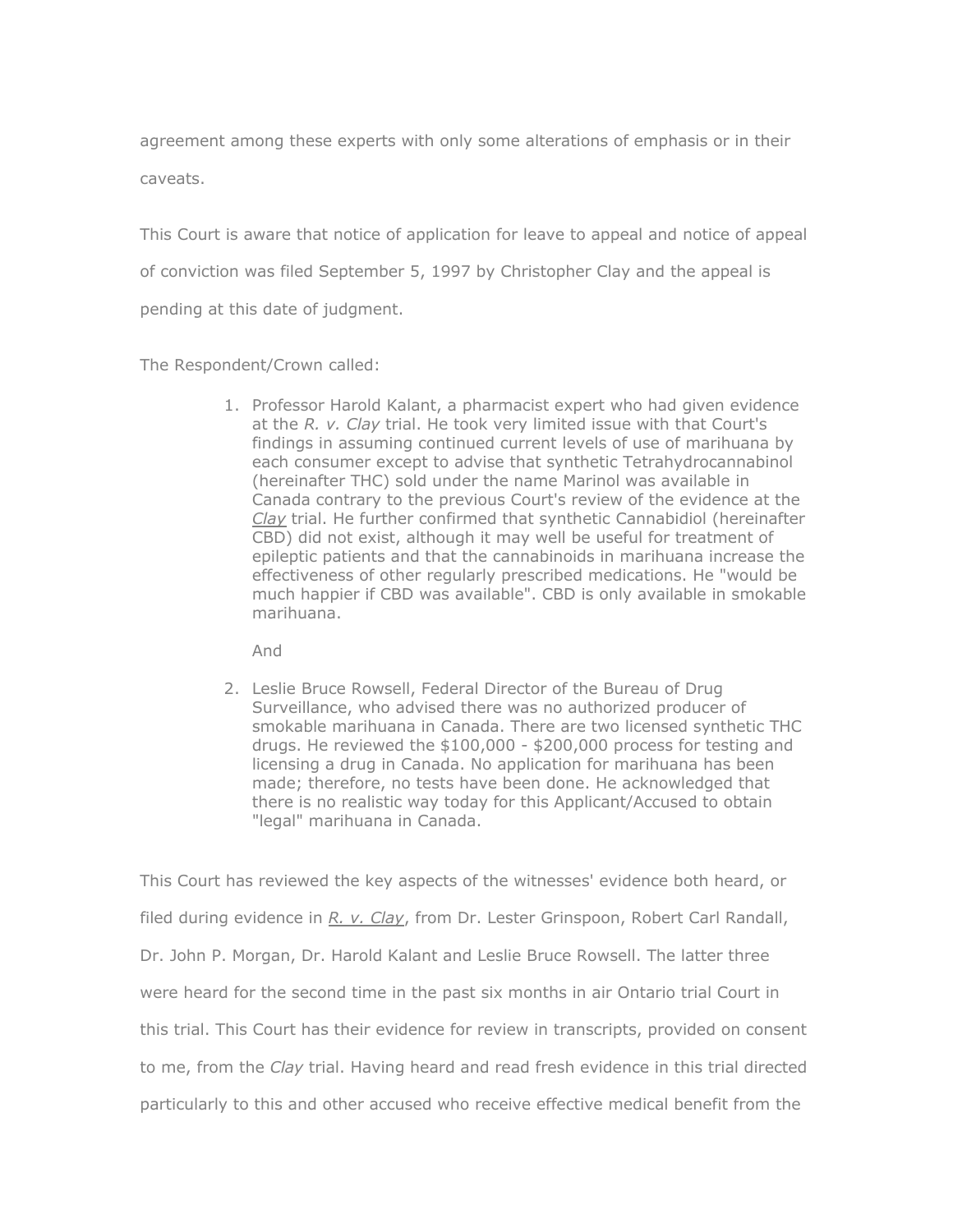use of marihuana, this court can conclude it has been established to the necessary

level on this application that the timely smoking of marihuana has a therapeutic

effect in the treatment of:

- a) nausea and vomiting particularly related to Chemotherapy
- b) intra-occular pressure from glaucoma
- c) muscle spasticity from spinal cord injuries or multiple sclerosis
- d) migraine headaches
- e) epileptic seizures
- f) chronic pain

The Parker affidavit sworn October 7, 1997 notes that, in the control of epileptic

seizures, Mr. Parker has found:

Paragraph 18:

Between December 19, 1980 and March 1981, 1 recorded in my journal that I consumed marihuana in addition to my prescription medicine every day. I suffered no grand mal attacks at all, but did suffer some petit mal seizures. As a result of this phenomenon, he (Mr. Parker's physician) formed the opinion that marihuana was of medical benefit to me. Attached as exhibit "D" to this affidavit is a copy of a letter from my then physician Dr. Douglas Sider to this effect dated November 6,1987. (Reproduced in part earlier in this judgment.)

Paragraph 19:

I continue to derive very substantial medical benefit from marihuana since 1969 to this day. My current prescription of pharmaceutical drugs is Dilant'm, 300 mg per day and Mysoline, 750 mg per day since 1969. If I consume marihuana on a daily basis in addition to this, I experience virtually no seizures of any kind. However, if I am without marihuana, within 3 days I will begin to experience seizures again, and have approximately 3-5 grand mal seizures per week, and anywhere from 15-80 petit mal, partial complex, fall and Jacksonian seizures per week.

Paragraph 20:

In fact, the use of marihuana can help me overcome a seizure as it descends upon me. When I feel the prodrome, I can consume marihuana and actually combat the oncoming seizure. The effects of the marihuana helps me confront the anxiety, and I feel as if I can literally fight off the coming seizure. After 38 years of this terrible affliction, and hundreds, if not more than a thousand seizures, I can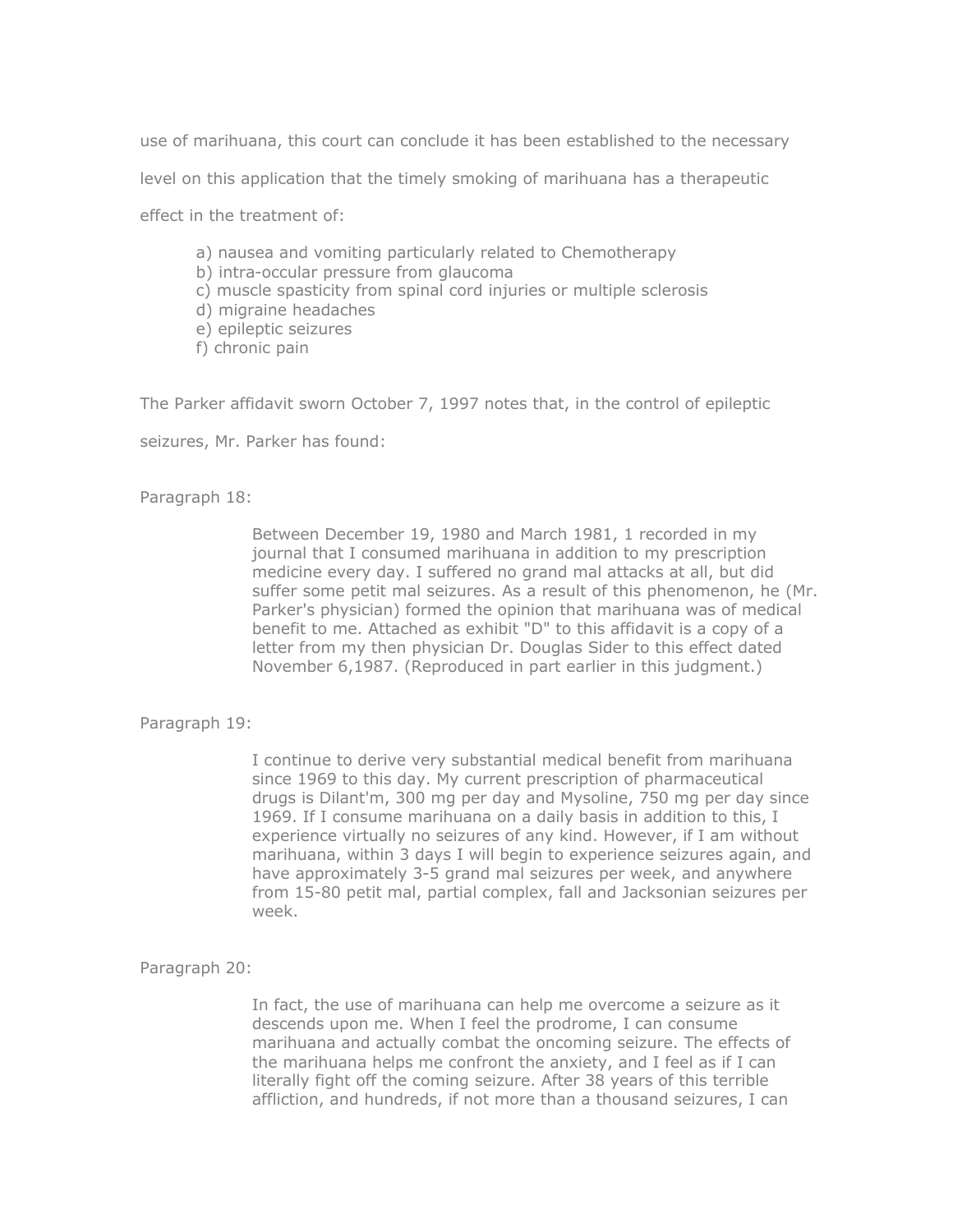say that it is only with the assistance of marihuana that I have ever been able to fight through the prodrome and stave off an oncoming grand mal.

The Court has again looked at the same statistical evidence reviewed by Mr. Justice

McCart and would conclude as he did at p. 11-12 of his oral reasons:

- 1. Consumption of marihuana is relatively harmless compared to the so-called hard drugs and including tobacco and alcohol;
- 2. There exists no hard evidence demonstrating any irreversible organic or mental damage from the consumption of marihuana;
- 3. That cannabis does cause alteration of mental functions and as such, it would not be prudent to drive a car while intoxicated;
- 4. There is no hard evidence that cannabis consumption induces psychoses;
- 5. Cannabis is not an addictive substance;
- 6. Marihuana is not criminogenic in that there is no evidence of a causal relationship between cannabis use and criminality;
- 7. That the consumption of marihuana probably does not lead to "hard drug" use for the vast majority of marihuana consumers, although there appears to be a statistical relationship between the use of marihuana and a variety of other psychoactive drugs;
- 8. Marihuana does not make people more aggressive or violent;
- 9. There have been no recorded deaths from the consumption of marihuana;
- 10.There is no evidence that marihuana causes anti-motivational syndrome;
- 11.Less than 1% of marihuana consumers are daily users;
- 12.Consumption in so-called "decriminalized states" does not increase out of proportion to states where there is no decriminalization;
- 13.Health-related costs of cannabis use are negligible when compared to the costs attributable to tobacco and alcohol consumption.

The only established negative effect, as with tobacco smoking, is bronchial pulmonary damage. The greater the usage, the greater this risk becomes.

The general agreement of experts appears to be that regular moderate use of

marihuana causes no physical or psychological harm for the vast majority of users.

Further, from the evidence of Dr. Morgan and others, it is established that in patients

suffering from nausea, an oral medication may cause vomiting. The smoke of

marihuana is more efficient and at least five times faster in delivering THC (and of

course CBD) to the blood stream and in some cases like Mr. Parker's, more effective.

This Court has noted Mr. Justice McCart's aside at page 16 of his reasons: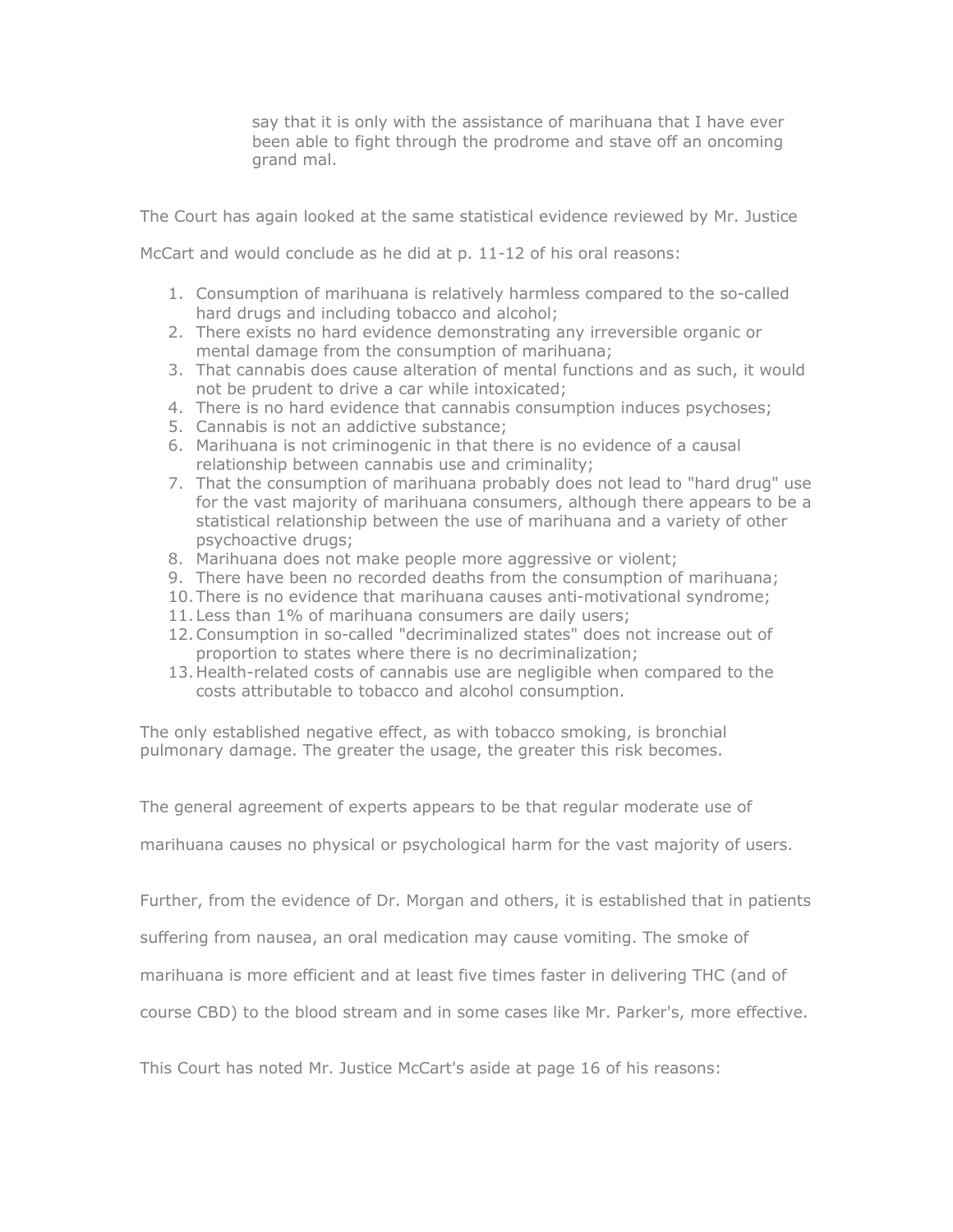As an aside, Parliament may wish to take a serious look at easing the restrictions that apply to the use of marihuana f6r the medical uses as outlined above as well as for alleviating some of the symptoms associated with multiple sclerosis, such as pain and muscle spasm. There appears to be no merit to the widespread claim that marihuana has no therapeutic value whatsoever. In any event, as I understand it, Marinol is not available in Canada.

The learned trial judge erred regarding the availability of Marinol (synthetic THC). Marinol has been available in Canada for several years. However, it is correct that no form of synthetic CBD is available which may, in fact, be the most medicinally effective element in smokeable marihuana. This element does not exist in Marinol.

It is clear on the evidence specific to the facts of this case that Mr. Parker's cultivation of marihuana was incidental to his need to possess marihuana for its therapeutic medical use for the treatment of his epilepsy. It allowed him to control the quality of the drug smoked to maximize its benefit and minimize any risks from a tainted or adulterated product.

Further, it was an economic necessity for him to grow his own marihuana. All witnesses agree that at illicit street prices, the marihuana used by Mr. Parker would cost approximately \$5,000.00 annually. Mr. Parker lives on disability benefits from C.P.P. Therefore, little income would remain for the other necessities of life, food, shelter, transportation and clothes, if he had to pay street prices for his marihuana.

It seems clear to this court that given the unique set of circumstances present in this Applicant/Accused, this application can be seen as a "best case scenario" for the liberalization/review of legislation governing possession and cultivation of marihuana in Canada. In *R. v. Clay* , no such medical need could be claimed by the applicant. The similar application in that proceeding was based on a preference for marihuana smoking as a recreational activity.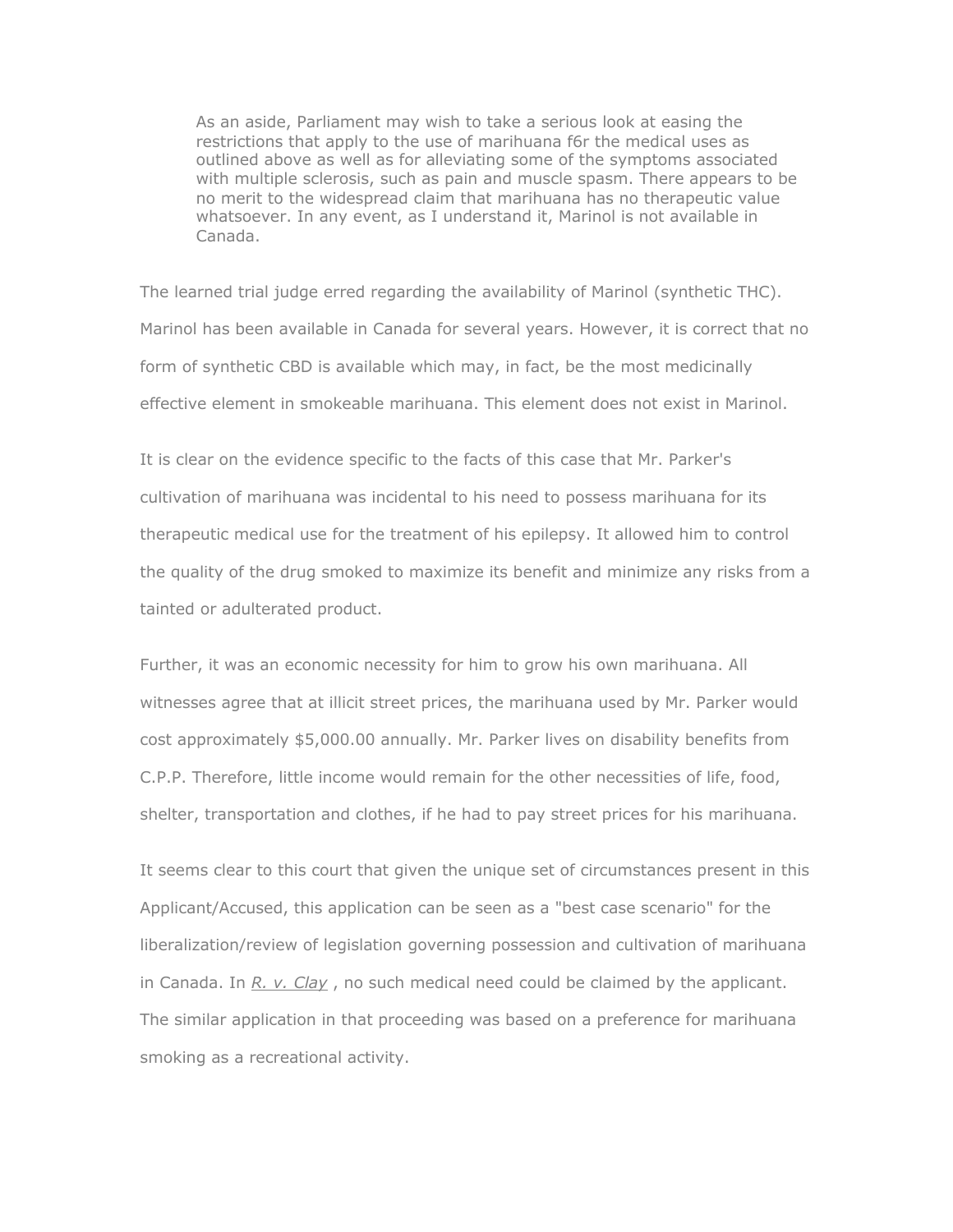By not raising the *Perka* defence at trial, the Applicant/Accused has chosen to rely entirely on his *Charter* application. He does so because of the limited protection afforded by the *Perka* defence.

The Respondent/Crown was aware of this situation. The counsel for the Applicant/Accused as much as acknowledged this in his submissions. In other words, if a *Charter* attack in support of the possession and personal use of marihuana could successfully be mounted, then for the Applicant/Accused, this was the case to do so.

## **Does the Applicant/Accused Stand a Risk of Being Deprived of His Right to Life, Liberty and Security as Protected by Section 7 of the** *Charter?*

Section 7 of the *Charter* reads:

Everyone has the right to life, liberty and security of the person and the right not to be deprived thereof except in accordance with the principles of fundamental justice.

The onus to establish this rests with the Applicant/Accused. As in *Clay*, however, this onus can quickly be satisfied given that for both these offences a custody sentence may be imposed. This is a peril faced by any able-bodied individual so charged. However, the peril becomes dramatically intensified for an individual suffering under the disabilities of Mr. Parker.

Although prescribed medication should be available to an incarcerated person, the beneficial therapeutic effects of smoking marihuana would not be available. In a jail setting, if a seizure followed, then Mr. Parker could be at real risk of injury or death. A jail cell containing hard objects, wall and floor would be a most dangerous environment in which to suffer a seizure. The anxiety from worrying about such an event could be a cruel and unusual punishment in itself. It appears from his evidence that such an event would just be a matter of time. Therefore, for this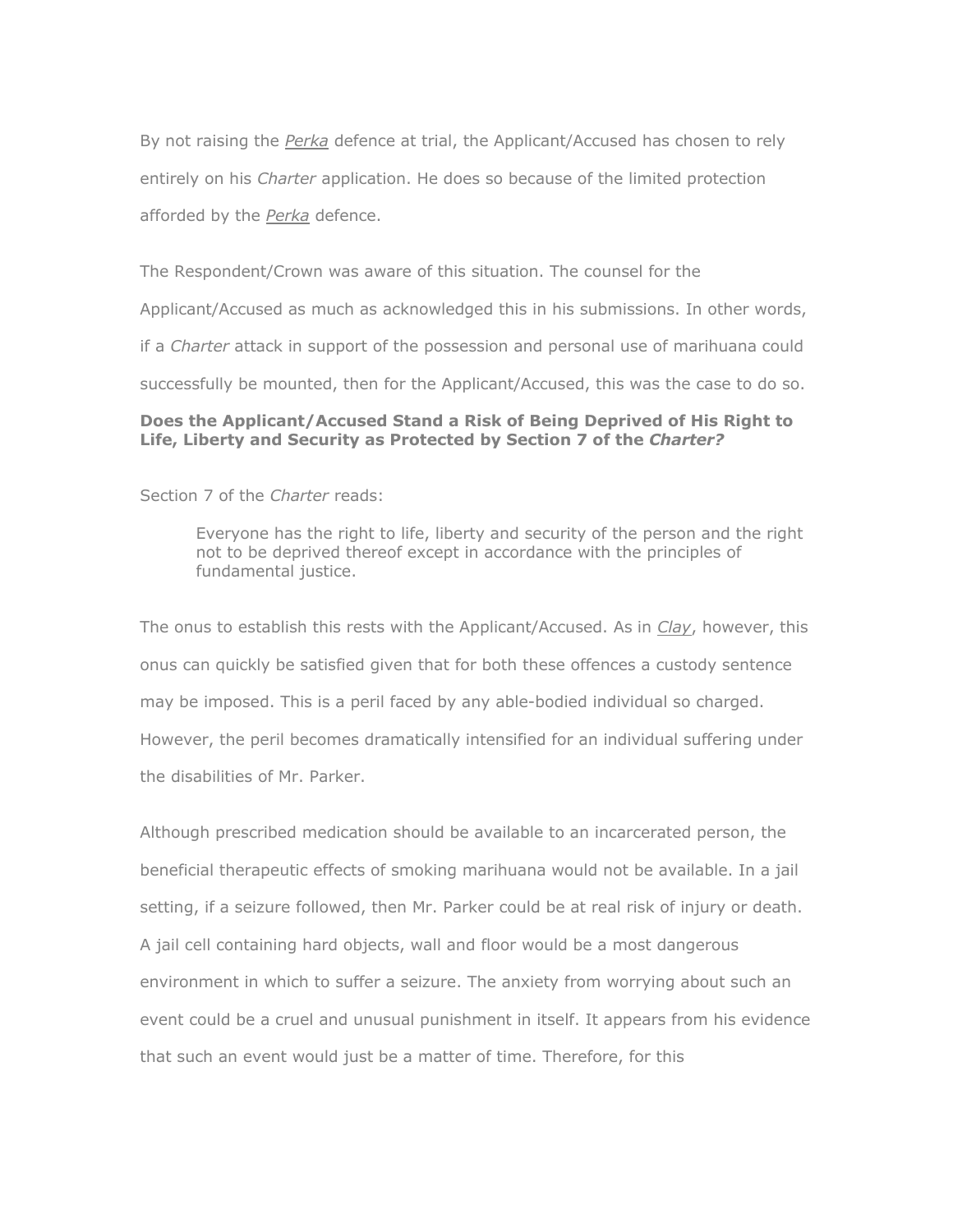Applicant/Accused, jail is far more than a temporary loss of liberty. It puts his very life at risk and threatens the security of his person.

Although the Crown mounted a general rebuttal to the position adopted by this Court, it could not bring Mr. Parker into the general situation. For example, the Crown argued since medical treatment is not denied inmates, then Mr. Parker could receive his prescription drugs plus Marinol while in custody. Further, in custody, he could have his blood level monitored for THC so as to control his seizures. This ignores the evidence that synthetic THC is not effective for this individual and in any event he would not be receiving CBD which is believed to be of further assistance to him.

Finally, the trial process itself cannot provide protection for this Applicant/Accused's liberty. He is an admitted daily possessor, cultivator and user of marihuana. He is and has been guilty of an offence arising from his admissions every day of his life for at least two decades. He is a chronic offender. Barring a medical discovery, his need for marihuana will not abate.

A common law defence of necessity has previously succeeded (1987) but it would have to be made afresh at each trial. In addition to financial cost, stress, trial uncertainties and arrest, failure to have his defence accepted creates a serious daily risk. Security of the person is lost; therefore, the trial process is no protection for Mr. Parker.

Mr. Parker suffers the loss of his plants or dry product each and every time he is arrested. Having accepted the Applicant/Accused's daily need for marihuana and his inability to pay illicit street prices for it, as in itself, severely affects the security of his person by reducing the availability of marihuana to him.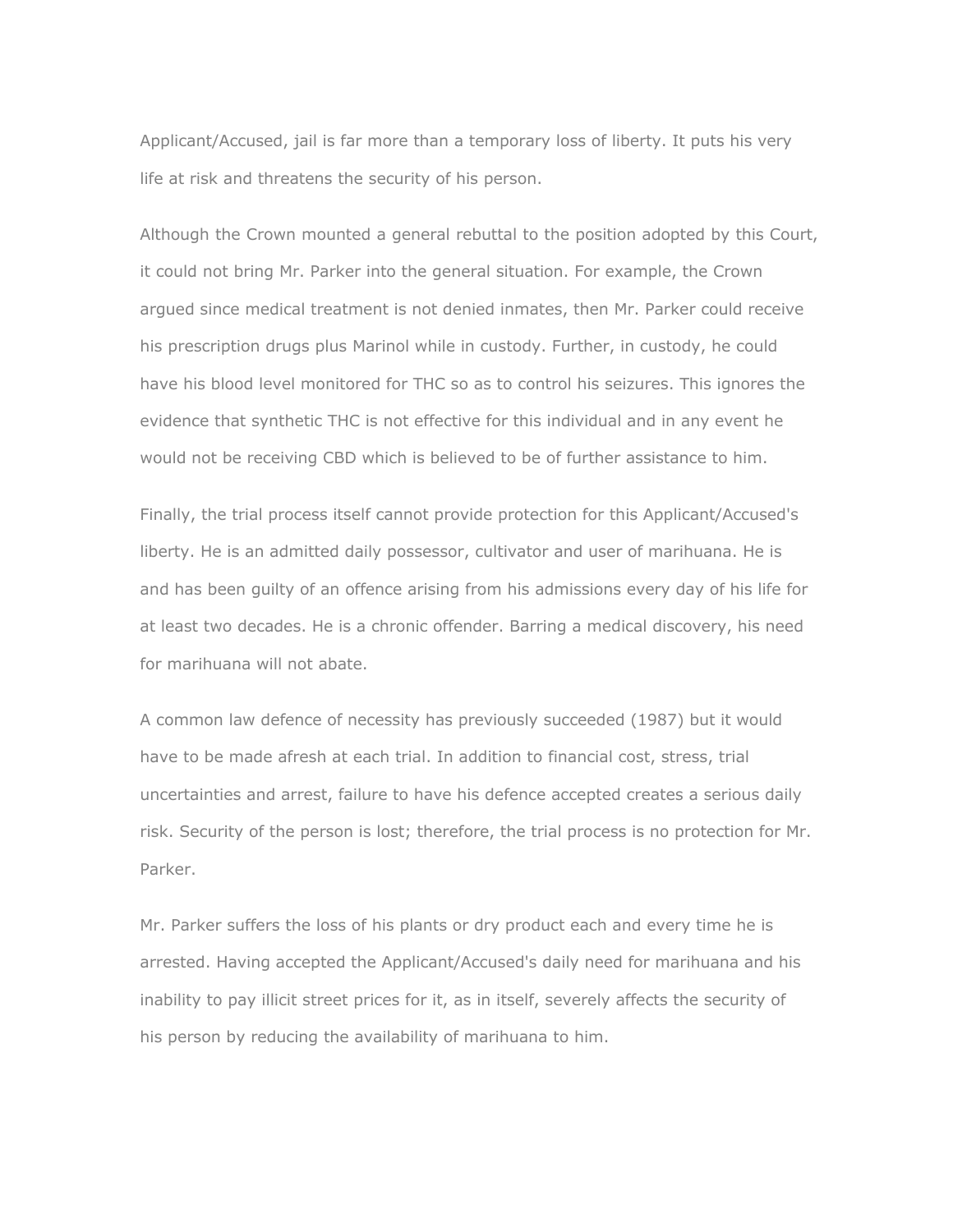The evidence established that the Applicant/Accused with his medical disability is traumatized by police raids at his premises, the questioning, the arrest and the ultimate loss of his marihuana.

> "Security of the person" within the meaning of; s.7 of the *Charter* must include a right of access to medical treatment for a condition representing a danger to life or health without fear of criminal sanction. If an Act of Parliament forces a pregnant woman whose life or health is in danger to choose between, on the one, hand, the commission of a crime to obtain effective and timely medical treatment and, on the other had, inadequate treatment or no treatment at all, her night to security of the person has been violated.

*Morgentaller, Smolling and Scott v. the Queen* 37 C.C.C. (3d) at p. 465, 485.

Therefore, in conclusion, Mr. Parker stands a daily risk of being deprived of his night to life, liberty and security. The Court now moves to consider whether legislation which puts a person in such a position can be in accord with the principles of fundamental justice.

#### **Is this Deprivation Contrary to the Principles of Fundamental Justice?**

If liberty is the right a person has under the *Charter*, then a person must possess an autonomy to make decisions of personal importance. Good health is of personal importance. The achievement and maintenance of the best individual level of health possible is of personal importance. Further, it is of personal importance to be as free of illness and medical disability or their effects as is possible for each individual. Health is fundamental to life and the security of each person.

Serious decisions regarding the management of illness and medical disability are, for most Canadians, made following consultation with a doctor. Canada has an elaborate and costly health care system to ensure this opportunity is available to all Canadians. This has been the lengthy course followed by Mr. Parker. The negative side effects or "harms" in the use of any medication is a significant part of that medical decision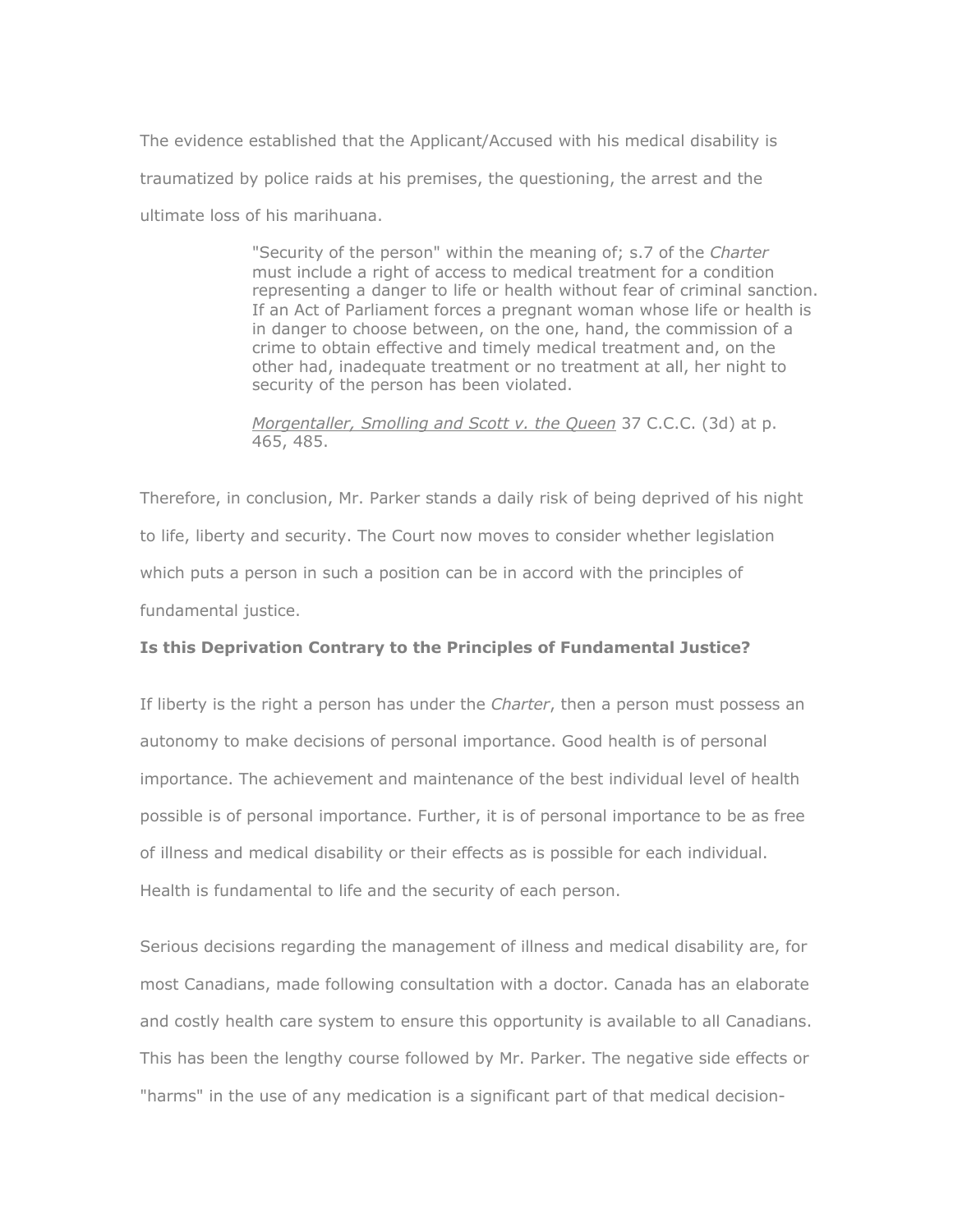making process between a doctor and patient. Mr. Parker has made his decision in the management of his epilepsy. It has apparently met with some success. It has been known and supported by some of his doctors over the years.

This is an entirely different factual situation than has been before other courts in the past. This was not the situation before Mr. Justice McCart in *R. v. Clay*; nor would it be for the huge majority of persons charged with this offence. These situations are ones of occasional recreational use. The parallel with the recreational consumption of beverage alcohol is obvious. Courts have consistently rejected arguments that the personal possession of marihuana was of "fundamental personal importance". *R v. Clay* at p. 23.

This same reasoning cannot apply to the Parker facts. The control of his epileptic seizures is of critical personal importance to him and in the interest of the greater community of which he is a part, the same community who pay his health care costs. I find he has established that this control is best achieved through a combination of prescribed medications and the smoking of marihuana. For this Applicant/Accused to be deprived of his smokable marihuana is to be deprived of something of fundamental personal importance.

It is accepted that beverage alcohol and tobacco, although both potentially individually addictive and carrying with their use a huge taxpayers' cost, are tolerated in our society (although regulated) as part of the cultural tradition of the majority of our community. This cannot be said of marihuana and therefore it is argued it ought to be prohibited. This argument is to ignore that for many prohibited drugs, use is permitted for a controlled therapeutic medical purpose - morphine and heroin being such examples of long-standing. Therefore, when considering cultural tradition as a curb on the state's legislative action, the setting for the tradition must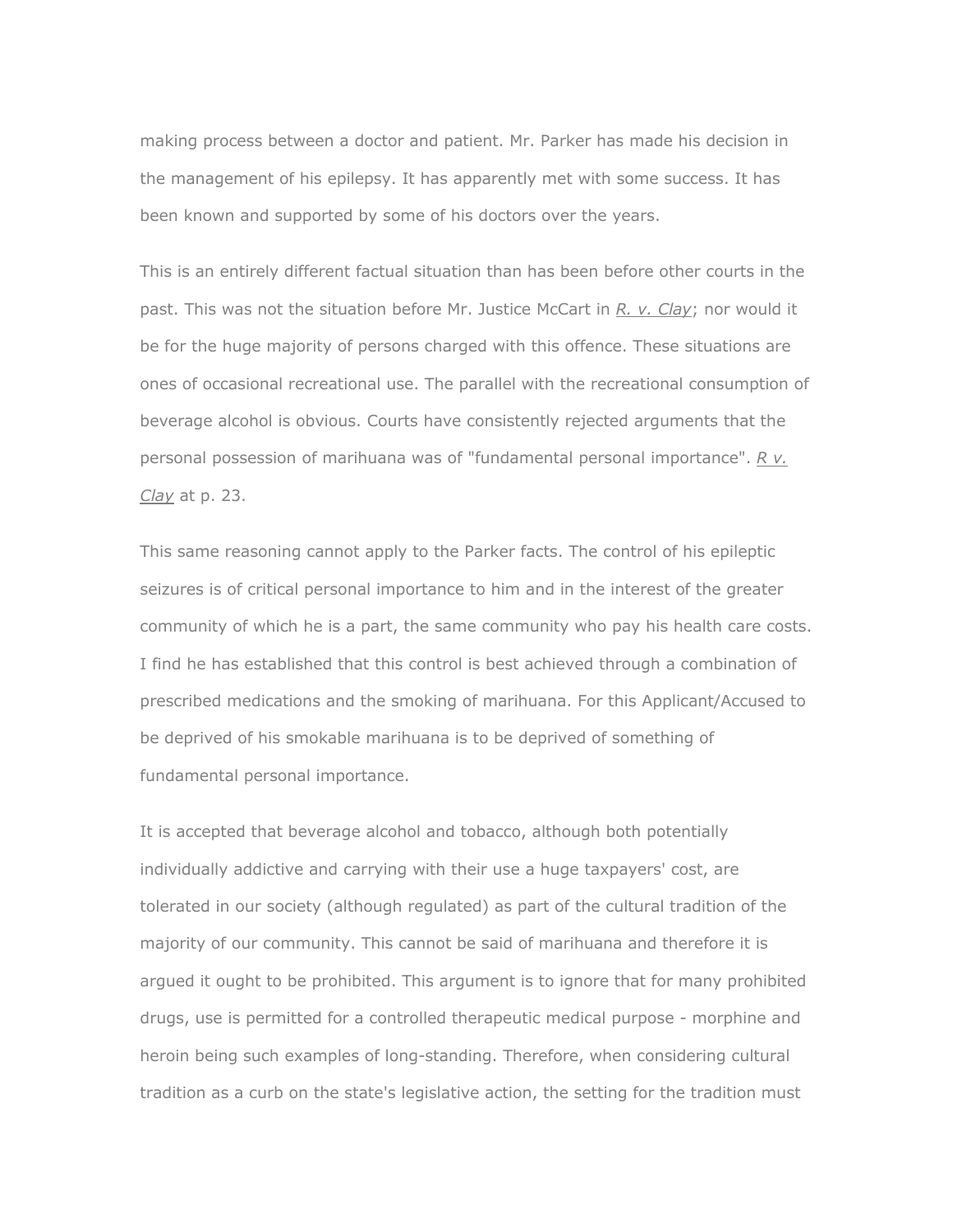also be considered. On the facts before this Court, the "setting" is therapeutic and not recreational. Therefore, consideration of the difference in cultural traditions in a recreational setting between beverage alcohol or tobacco and marihuana is not relevant.

The Respondent/Crown argued that Mr. Parker's choice of an illegal form of therapy for the control of his epilepsy is an unnecessary choice. Although the Respondent/Crown did not challenge the Applicant/Accused's affidavit, they allege Mr. Parker had:

- a) failed to seek sufficient medical attention,
- b) failed to request a prescription for Marinol, and
- c) failed to have his blood levels of THC monitored by regular blood tests.

The Court on the evidence cannot accept any of these three alleged failures as having been supported in the evidence.

In fact, Mr. Parker has received regular medical supervision for his prescribed drugs since 1969. He has not sought a Marinol prescription because synthetic THC was not effective for him in a clinical trial. It does not reach his blood stream quickly enough to prevent a seizure when he is first aware of an impending attack. THC and CBD from smoked marihuana reach the blood stream many times more quickly through lung absorption. Finally, Marinol does not contain CBD which appears to have additional therapeutic value for him. Parker does have regular blood work done during numerous emergency hospital admissions and regular medical visits. The Court has found no basis on which to fault Mr. Parker for his management of his serious medical condition. This is not an answer to this application.

It is overbroad not to provide by legislation a procedural process for an individual in these circumstances to be exempt from prosecution when personal possession and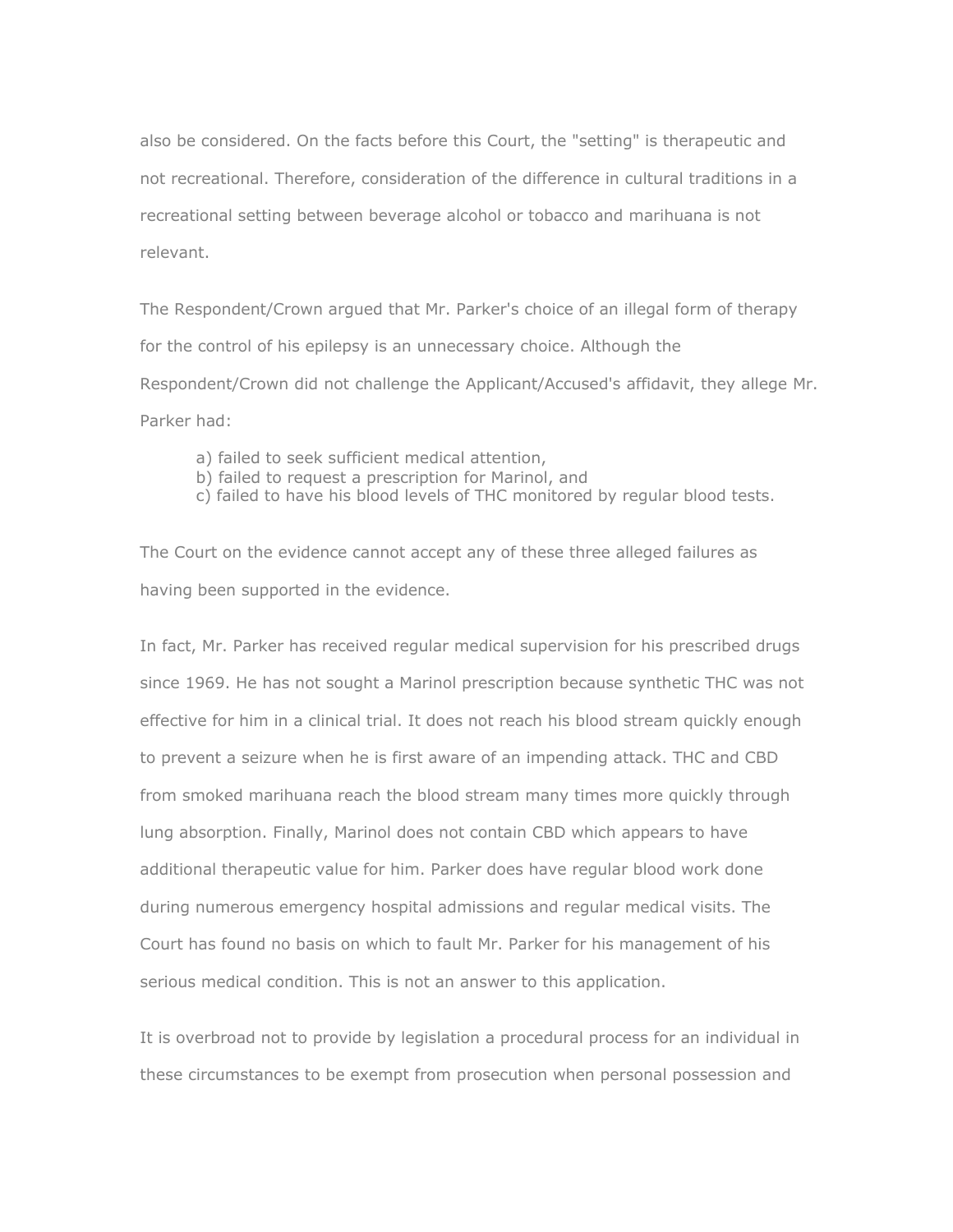cultivation is for legitimate medical use. It does not accord with fundamental justice to criminalize a person suffering a serious chronic medical disability for possessing a vitally helpful substance not legally available to him in Canada.

It is accepted that in large measure both the *N.C.A.* and *C.D.S.A.* are statutes designed to protect the health and well-being of Canadians. However. the effect as it relates to this Applicant/Accused is to do, if not the exact opposite, certainly significantly less by leaving him vulnerable to arrest and imprisonment, to the loss of the therapeutic assistance of marihuana, and to greater risk of physical injury in the community by more frequent seizures. Thus, a balance between the state's interest to protect the health of Canadians and the effect it has on this individual is not met. Therefore, the Court concludes that deprivation to the Applicant/Accused arising from a blanket prohibition denying him possession of marihuana, in the circumstances of this case, does little or nothing to enhance the state's interest in better health for this individual member of the community.

It is a principle of fundamental justice that the legislation not be overbroad.

*Morgentaller* p. 511. As Mr. Justice Cory wrote for the majority in *R. v. Heywood*:

In considering whether a legislative provision is overbroad, a court must ask the question: are those means necessary to achieve the state objective? If the state, in pursuing a legitimate objective, uses means which are broader than is necessary to accomplish that objective, the principles of fundamental justice will be violated because an individual's rights will have been limited for no reason. The effect of overbreadth is that in some applications the law is arbitrary or disproportionate.

*R. v. Heywood*, 94 C.C.C. (3d) 481 at 514.

If the original purpose in 1923 for the inclusion of marihuana in *N.C.A.* and now the *C.D.S.A.* was to protect the good health of Canadians from something that would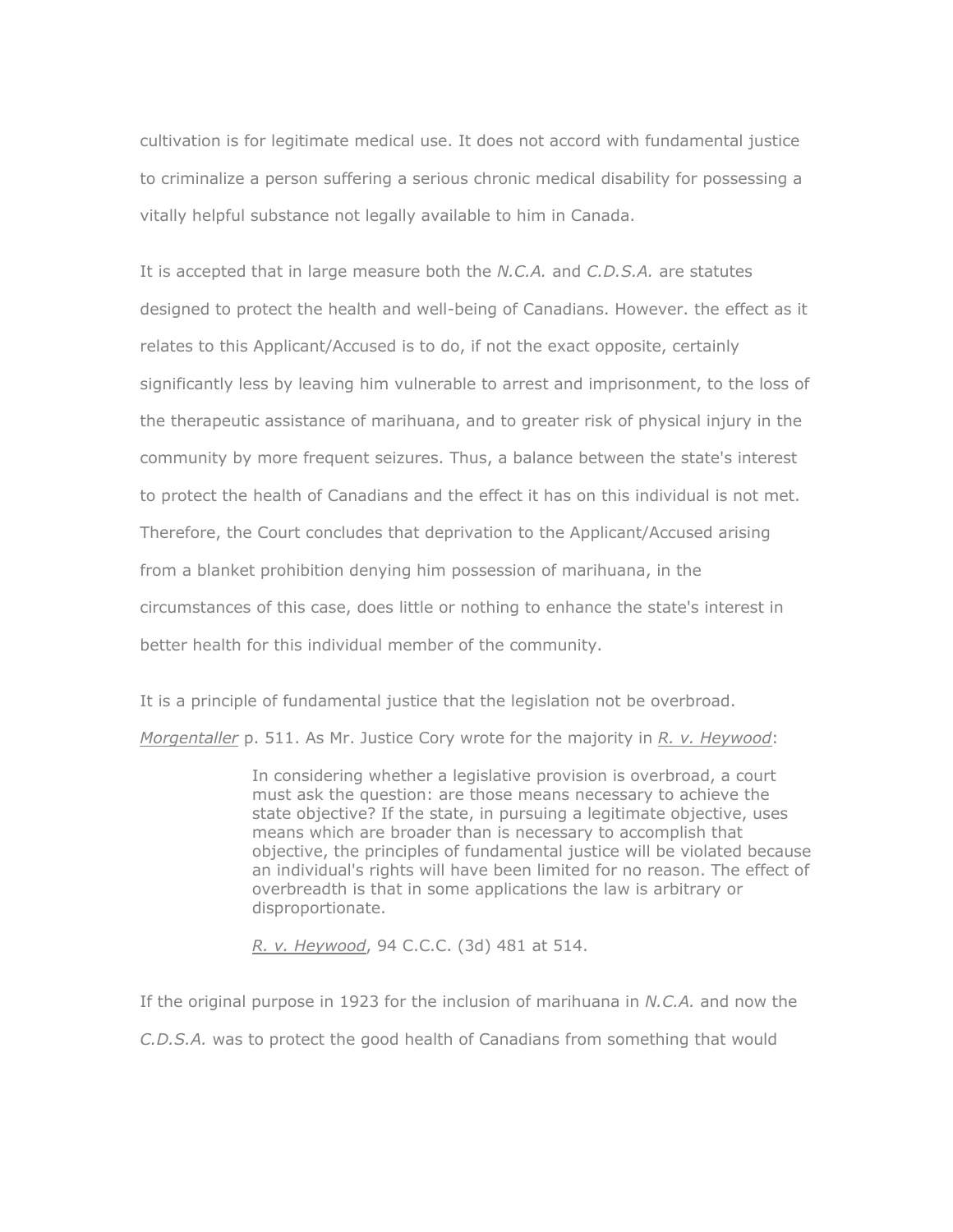jeopardize that health, then current knowledge of its effects, as summarized earlier, ought now to cause a review of this purpose.

The Respondent/Crown argues that one rationale for the continuation of the current legislative prohibition is to assure that Canada will continue to legislate in accordance with its treaty obligations under the United Nations Convention Against Illicit Traffic in Narcotic Drugs and Psychotropic Substances, Article 3(2) (hereinafter called the Convention). The schedules to this treaty included cannabis (marihuana).

However, these schedules include also numerous narcotic drugs which are possessed and used by Canadians with medical approval. The Convention therefore, is not a prohibition against all possession or distribution. As article 3(2) states, the Convention must be read subject to Canada's constitutional principles and it is up to Canada to "adopt such measures, AS MAY BE NECESSARY" (Court emphasis) to criminalize the possession of marihuana. The Respondent/Crown, on these facts and based on any of the tests of the principles of fundamental justice, has not demonstrated the necessity of a legislative enactment so broad as to prevent therapeutic use this non-manufactured grown plant product.

Article 14(2) of the Convention reads:

Each Party shall take appropriate measures to prevent illicit cultivation of and to eradicate plants containing narcotic or Psychotropic substances, such as opium poppy, coca bush and cannabis plants, cultivated illicitly in its territory. The measures adopted shall respect fundamental human rights and shall take due account of traditional licit uses, where there is historic evidence of such use, as well as the protection of the environment.

Life, liberty and security of the person are just such fundamental human rights which Canada is obligated to respect under this article. Therefore, a finding that the Applicant/Accused's rights under Section 7 of the *Charter* have been violated fully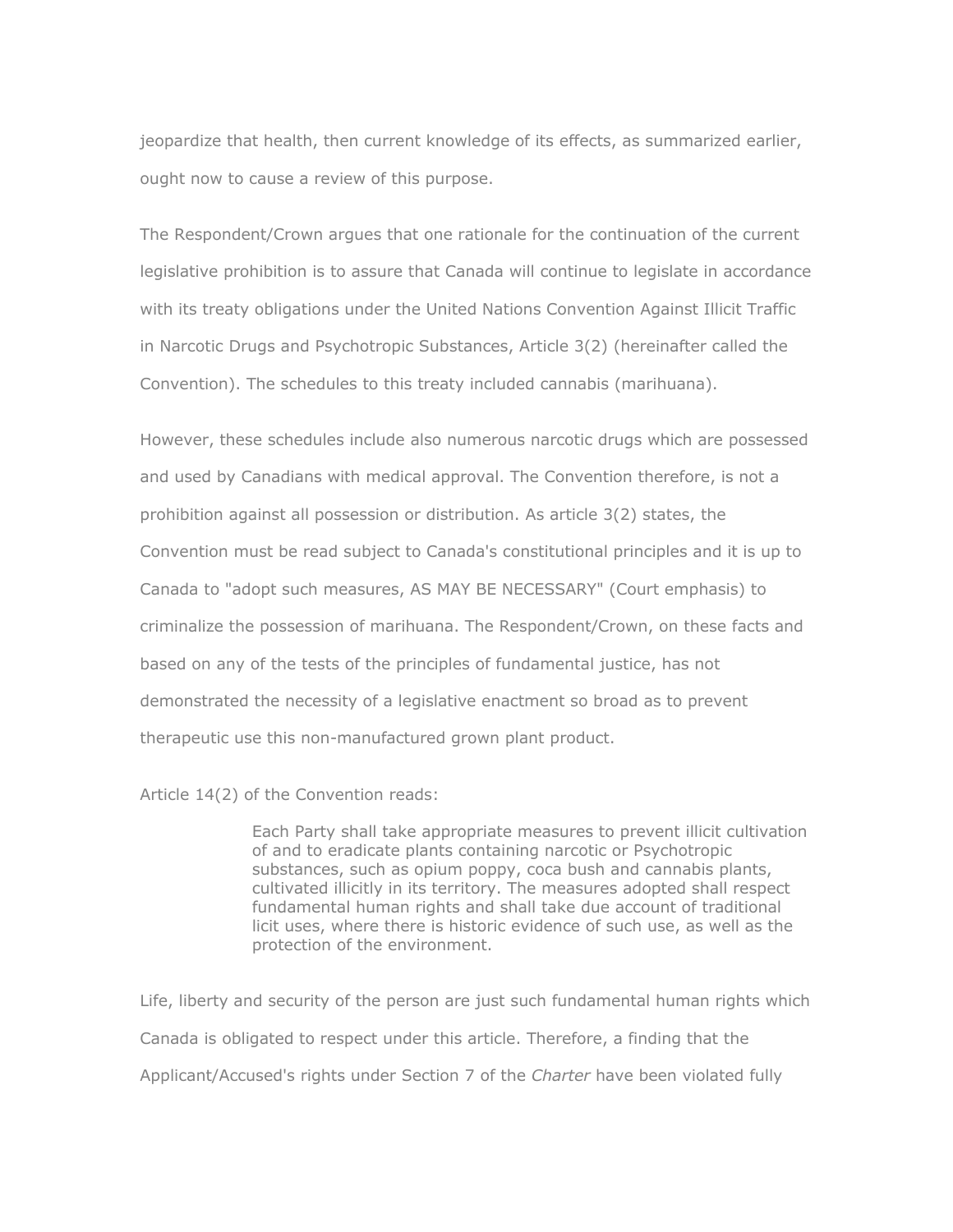rebuts the proposition that impugned legislation enhances Canada's interest by appearing to adhere to the Convention.

The Respondent/Crown submits that, having found a breach of the principles of fundamental justice and thereby a breach of Section 7 of the *Charter*, a like analysis would apply to Section I of the *Charter*.

## Section I reads:

The Canadian Charter of Rights and Freedoms guarantees the rights and freedoms set out in it subject only to such reasonable limits prescribed by law as can be demonstrably justified in a free and democratic society.

The Respondent/Crown conceded that finding Section 3(l) and 6(l) of the *N.C.A.* and Section 4(l) and 7(i) of the *C.D.S.A.* inconsistent with Section 7 of the *Charter*, would result in the Court answering the question under Section I in the negative. The Court accepts the logic of the submission and therefore answers the question imposed by the section in the negative.

This *Charter* application must, for the above reasons, succeed. The violation of the fundamental principles of justice which underlies this community's sense of fair play and decency require this result.

This judgment ought not to be read as a decriminalization initiative by one Court in the face of the legislative competence of the Parliament of Canada. A review of *Rodriguez v. British Columbia Attorney General* [1993] 3 S.CR., 519 assists in delineating this Court's role in relation to that of the Parliament of Canada.

**The Remedy: To Strike Down or Read In?**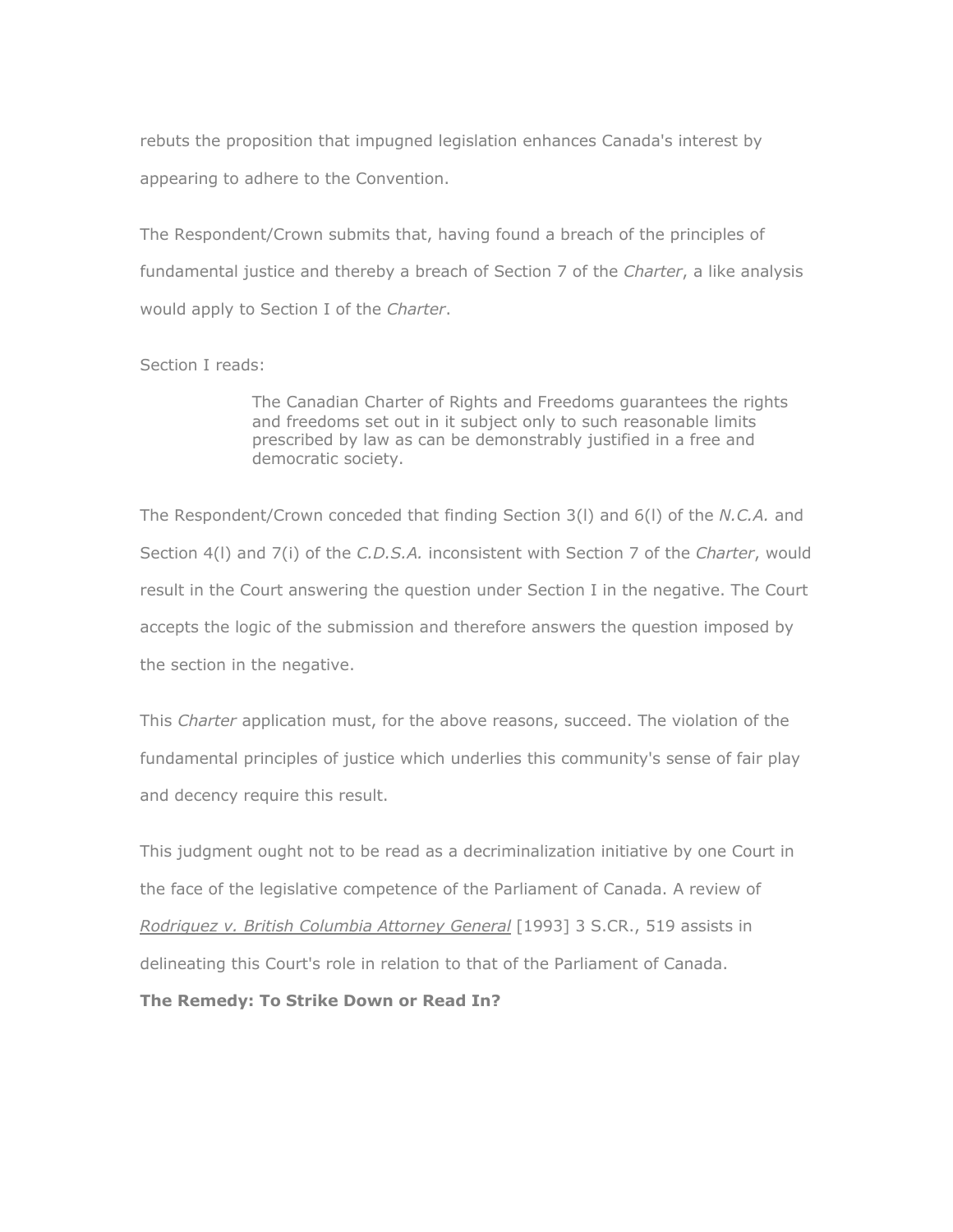The Applicant/Accused has sought in his application alternative remedies in respect of section 3(t) and 6(l) of the former *N.C.A.* sections 4(l) and 7(l) of the new *C.D.S.A.* Mr. Parker is assisted by either alternative.

Without question, the provincial court in a criminal proceeding has the power to declare legislation invalid ("of no force or effect") by reason of a *Charter* violation. A dismissal in such circumstance can follow without reference to Section 24(l) of the Charter. *R. v. Big M Drug Mart* [1985] 1. S. CR. 295. Equally, the Court, rather than a declaration of invalidity, can create an exception *R. v. Seaboyer and The Oueen* (1987), 37 CCC (3d) 53.

It has not proved difficult on the facts of the case at bar for the Applicant/Accused to prove on a balance of probabilities the Section 7 *Charter* violation and his entitlement to an exemption. There is no direct evidence of how many individuals in Canada could be in a similar position. How often the impugned sections of the *N.C.A.* or *C.D.S.A.* would produce a result inconsistent with the *Charter* is unknown. However, it is clear from the expert evidence accepted by the Court that Mr. Parker is not alone in having his Section 7 rights violated in this manner.

In *Schacter v. Canada* [1992] 2. S. CR., 679 the Supreme Court of Canada discussed reading in or down versus striking down, and Section 52 versus 24(l). In *Schacter*, the Court said that an individual remedy under section 24(l) of the *Charter* would rarely be available in conjunction with action under section 52 of the *Constitution Act*. This is one of those rare situations. The nature of the *Charter* violation in this application requires remedies under both sections. Otherwise, it is doubtful Mr. Parker could have the return of his property as part of an order of this Court.

The *N.C.A.* did not and the *C.D.S.A.* does not include an exemption for a person who requires smokable marihuana for therapeutic medically sanctioned use. It does not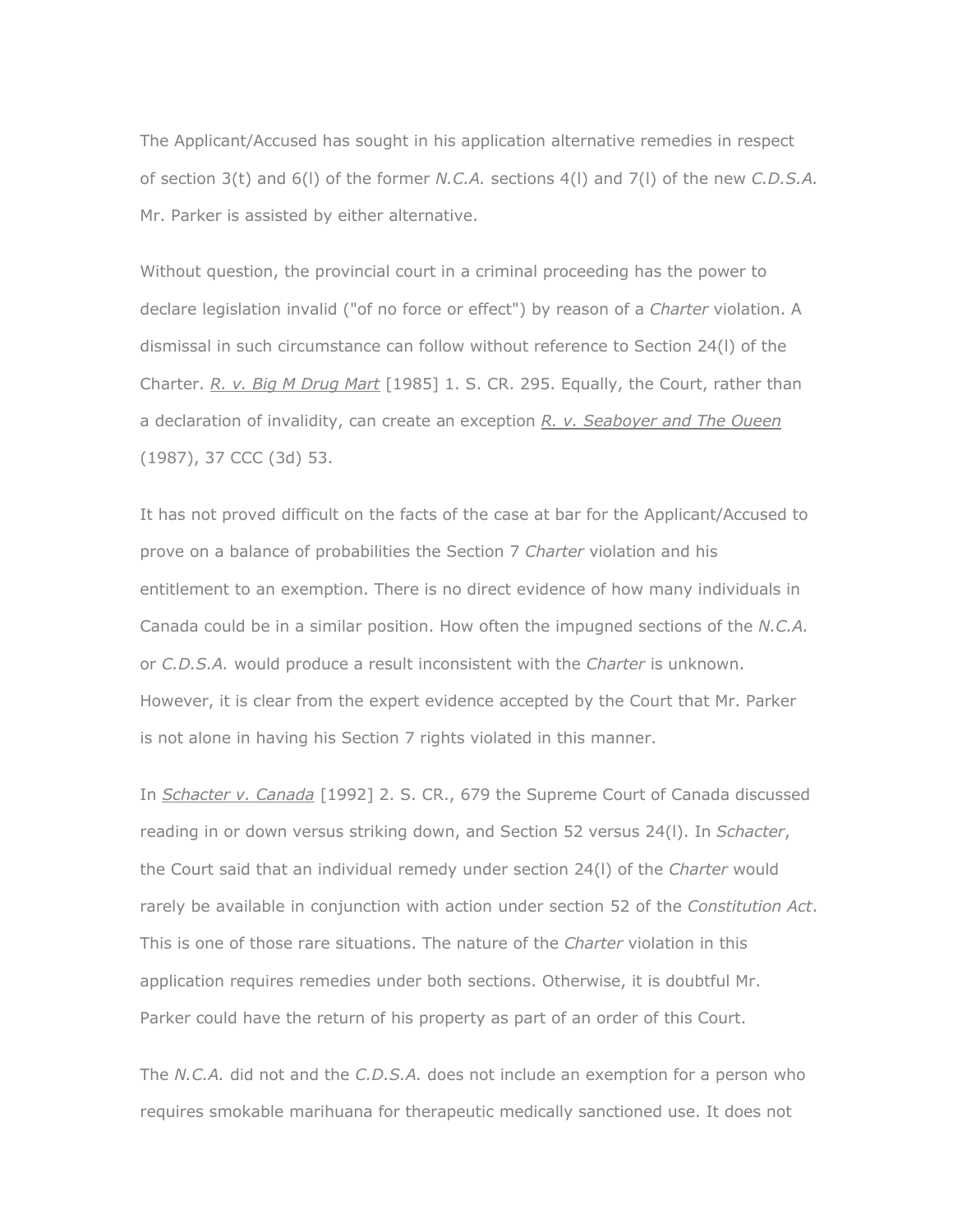provide the opportunity for lawful marihuana use in Canada. Reading in such an exemption is necessary to protect the *Charter* rights of Mr. Parker. To do so reduces the breadth of those sections of the statutes.

This Court concludes therefore, the appropriate remedy on this application is one of reading in an exemption. This remedy could be seen as a reading down or a reading in. It pulls back the breadth of legislation and so it reads the legislation down. It adds an exemption to legislation and so reads that exemption into the legislation.

Mr. Parker will be granted immediate protection under Section 24(l) of the *Charter* of a stay of proceeding with respect to count I (cultivate a narcotic, Section 6(l) *N.C.A.*) and the September 18, 1997 count (possession of a controlled substance, Section 4(l) of the *C.D.S.A*). All plant material (three plants) seized from him by the Metropolitan Toronto Police Services on September 18, 1997 is to be returned to him forthwith.

Notwithstanding that the *N.C.A.* was repealed by Parliament effective May 14, 1997, many alleged offences under Section 3(l) and Section 6(l) remain in the criminal justice system to be adjudicated. It is ordered pursuant to Section 52, that Section 3(1) and Section 6(l) of the *N.C.A*.

It is ordered pursuant to Section 52, that Section 4(1) and Section 7(l) of the *C.D.S.A.* be read down so as to exempt from its ambit persons possessing or cultivating Cannabis (a schedule II substance) for their personal medically approved use.

Delivered in writing and filed. December 10, 1997.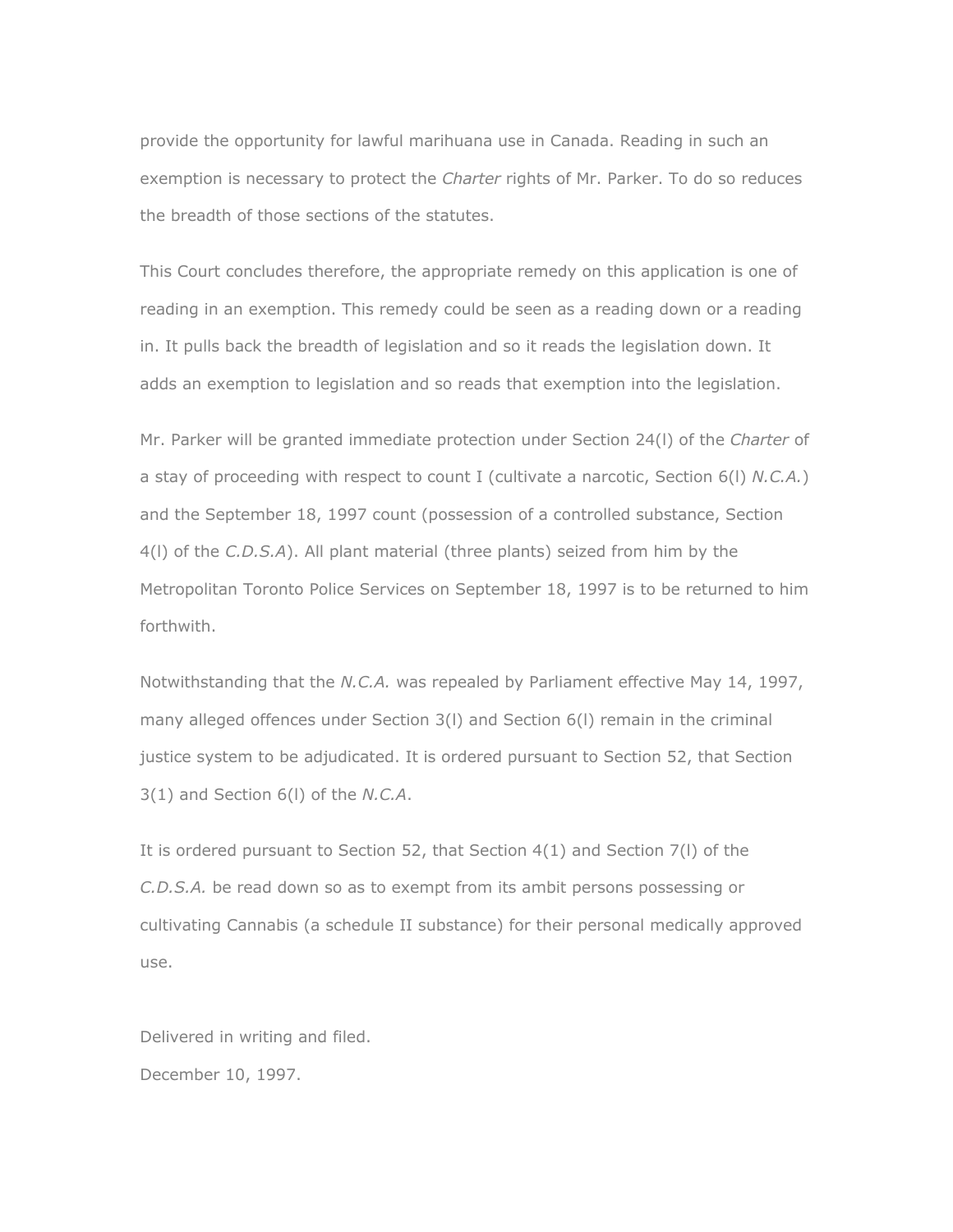Judge P.A. Sheppard

## **Appendix 1A**

ONTARIO COURT OF JUSTICE (PROVINCIAL DIVISON)

(Toronto Region)

BETWEEN: HER MAJESTY THE QUEEN - and - TERRANCE PARKER

AGREED STATEMENT OF FACTS

1. On July 18, 1996 members of the Metropolitan Toronto Police Service received information that large quantities of marihuana were being grown on the balcony at 55 Triller Avenue, Apt. 2209, Toronto. Officers from 11 Division attended at that location and observed a number of three-to-four-foot-tall marihuana plants growing on the balcony of apartment 2209. They returned to 11 Division and prepared a search warrant.

2. At approximately 8:10 p.m. that evening a search team arrived at 55 Triller Avenue to execute the search warrant. During the course of the search officers seized marihuana plants and marihuana consisting of the following:

- · 14 marihuana plants growing in a hydroponic set-up in the bedroom;
- · 57 marihuana plants growing on the balcony; and
- · a quantitiy of marihuana in a white plastic shopping bag.

3. A female, who was the sole occupant of the apartment when the search began, was arrested and charged with cultivating marihuana. That charge was ultimately withdrawn against her.

4. During the search, at approximately 8:25 p.m., the accused Terrance PARKER arrived at the apartment. There was a conversation between Mr. Parker and officers at that time. The substance of that conversation is not agreed upon and therefore does not form part of this statement. *Viva voce* evidence with respect to that conversation will be addressed at trial. Mr. Parker was arrested and was charged with cultivating marihuana and with possession of marihuana for the purpose of trafficking.

5. It is admitted that at all material times the accused Terrance Parker lived at 55 Triller Avenue, Apt. 2209, Toronto.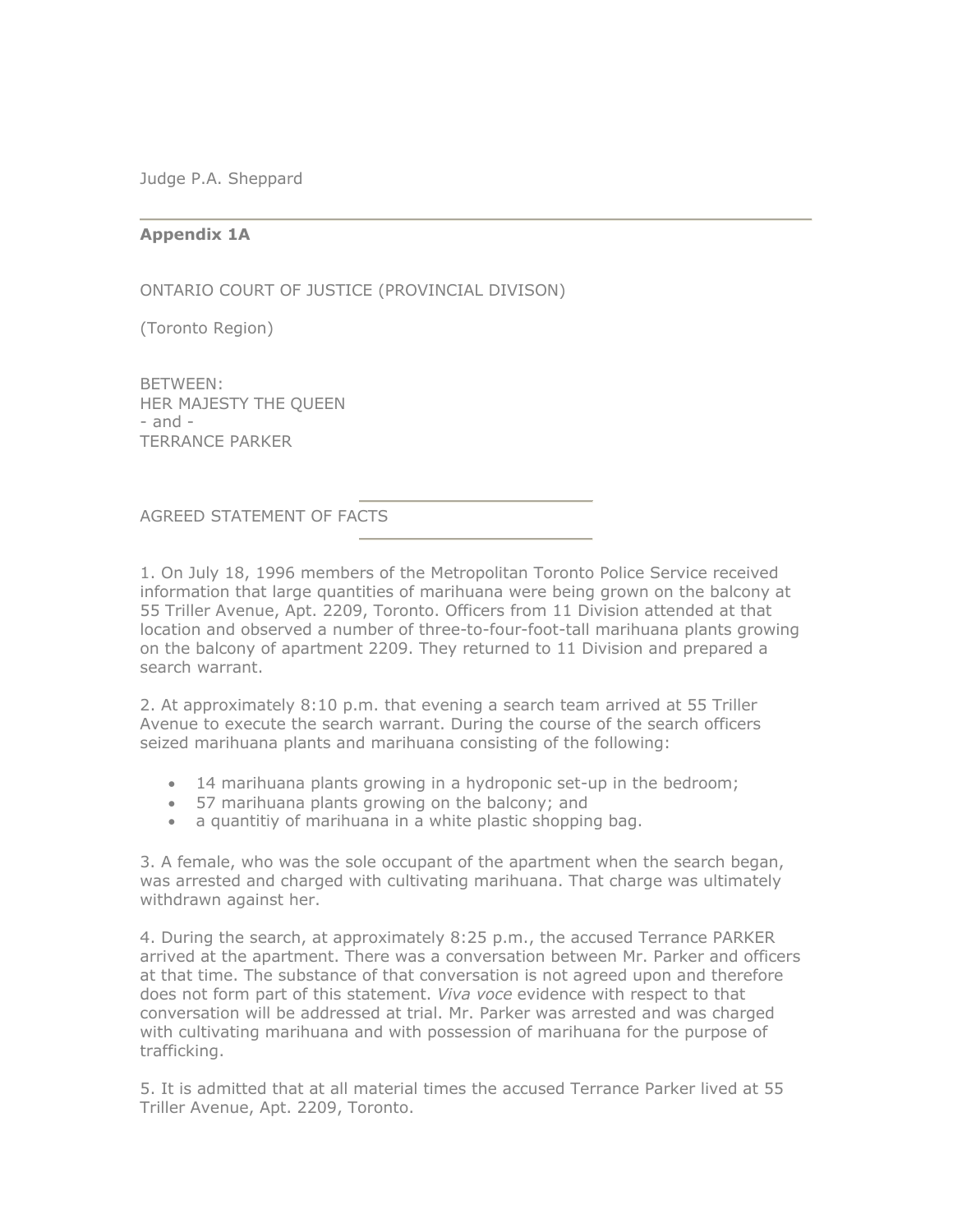6. It is admitted that the plants and plant substances seized as set out above are cannabis marihuana.

7. It is admitted that the plants and plant substances seized as set out above were the property of the accused Terrance Parker and that the plants were being cultivated by him.

8. It is agreed that Mr. Parker suffers from a serious form of epilepsy.

DATED at Toronto in the Province of Ontario this 7th day of October, 1997.

Aaron Harnett, Counsel for Terrance Parker

Kevin Wilson, Counsel for the Crown

#### **Appendix 1B**

I then advised Parker he was under arrest for:

1) cultivating marihuana and

- 2) possession marihuana F.T.P.
- Q.(1431) Do you understand?

R.(Parker) Ya, I understand, but the Courts say I can have it!

I also advised Parker of his right to counsel, toll free duty counsel #1 800 265-1451.

- Q.(1431) Do you understand?
- R. (Parker) I can't believe this, I have a court order to possess it!
- Q. (1431) Do you wish to call a lawyer now?
- R. (Parker) Ya, I guess I'll have to...
- Q. (1726) Terry, do you understand your rights?
- R. (Parker) Yeah, I know them, but I'm allowed to have it!